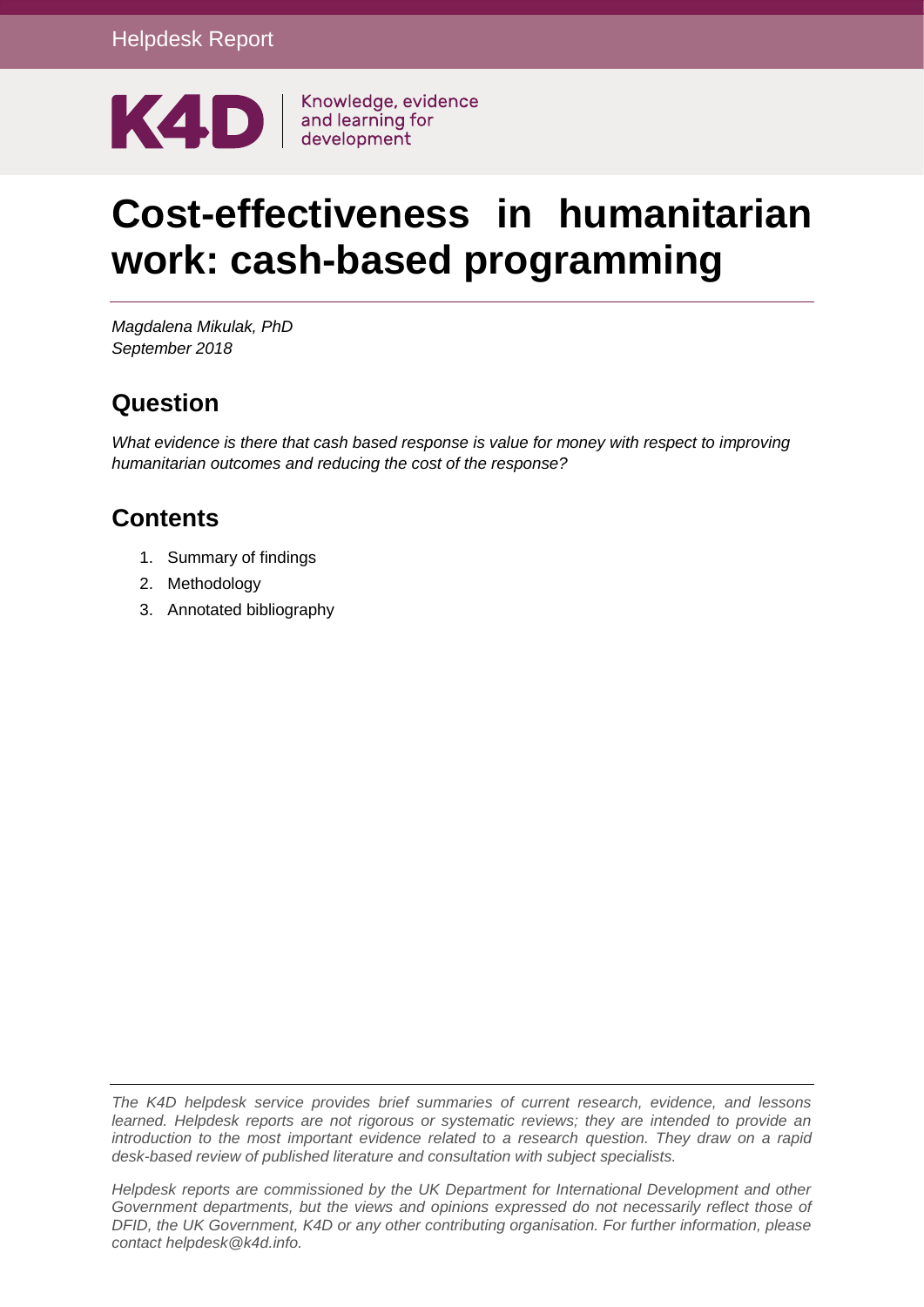#### **1. Summary of findings**

Cash generates cost efficiency gains in the humanitarian system. There is consensus in the literature that giving people cash in humanitarian contexts provides greater choice and dignity while at the same time stimulating local markets. In comparison to in-kind approaches, cash emerges as more efficient to deliver and – depending on the particularities of a given context – it can also be equally or at times more effective at delivering the desired outcomes when compared to in-kind assistance and vouchers.

The evidence presented in this literature review demonstrates that cash based responses are value for money with respect to improving humanitarian outcomes and reducing the cost of the response. In particular, unconditional cash transfers allow people to buy the goods and services they need through local markets and are also characterised by flexibility that would be hard to match through in-kind responses (ECHO, 2016); flexibility is important because evidence shows that programme beneficiaries exhibit a wide set of needs, which translate into unique expenditure patterns (UNICEF, 2017).

Cash based responses also produce gains for local economies. A comparison between voucher programmes and cash transfers showed that whilst voucher programmes generated up to \$1.50 of indirect market benefits for each \$1 equivalent provided to beneficiaries, unconditional cash transfer programmes generated more than \$2 of indirect market benefits for each \$1 provided to beneficiaries (The Campbell Collaboration, 2017).

The effectiveness of cash and in-kind transfers are generally considered to be similar. On average, impacts appear to be balanced across modalities (food, cash, combination of food and cash). Evidence reviewed by the World Bank Group (2016) demonstrated that in 11 developing countries cash was most effective in achieving specific objectives in 48 per cent of cases and food in 36 per cent; vouchers and combined cash and food modalities were most effective in the remaining 16 per cent of cases. Recent publications on the impact of cash based responses have demonstrated that cash assistance improves refugee families' housing situations in Jordan (UNHCR, 2018a), and that there is strong evidence for the positive impact of cash in relation to food security, livelihoods and nutrition (UNCHR, 2018b). In Zimbabwe, cash transfers in target areas significantly boosted food security, nutrition and abilities to cope with shocks (CARE, 2017). Unconditional cash transfers and vouchers can improve household food security in conflict-affected areas and maintain household food security within the context of food insecurity crises and drought (The Campbell Collaboration, 2017). Cash has also been equally effective as in-kind assistance in the school scholarship programme in Cambodia (WFP, 2018); in Kenya, the unconditional Cash Transfer Programme was effective in enabling beneficiaries to cover most important household needs (Kenya Red Cross Society, 2017). In Somalia, it was found that a cash transfer system appears to be reaching the most vulnerable in the society, particularly disabled people and minority clans (Forcier Consulting, 2018).

While the effectiveness of cash and in-kind is similar, the efficiency is generally in favour of cash (WB, 2016). Cost efficiency of CBR is improved in particular once programmes are at scale (WB, 2016). IRC found that its CBR programmes were have a wide range of cost efficiency, from a low of 14 cents for every dollar transferred up to \$1.32 for every dollar transferred. IRC identified the scale at which programs are run as 'the biggest single factor driving cost efficiency' (IRC, 2016). For CBR 'reaching more households spreads the fixed costs of country support over a wider pool of beneficiaries, driving down per- household costs dramatically' (IRC, 2016). Cash emerges consistently as more efficient to deliver (WB, 2016; UNHCR, 2017; WBG 2016), but some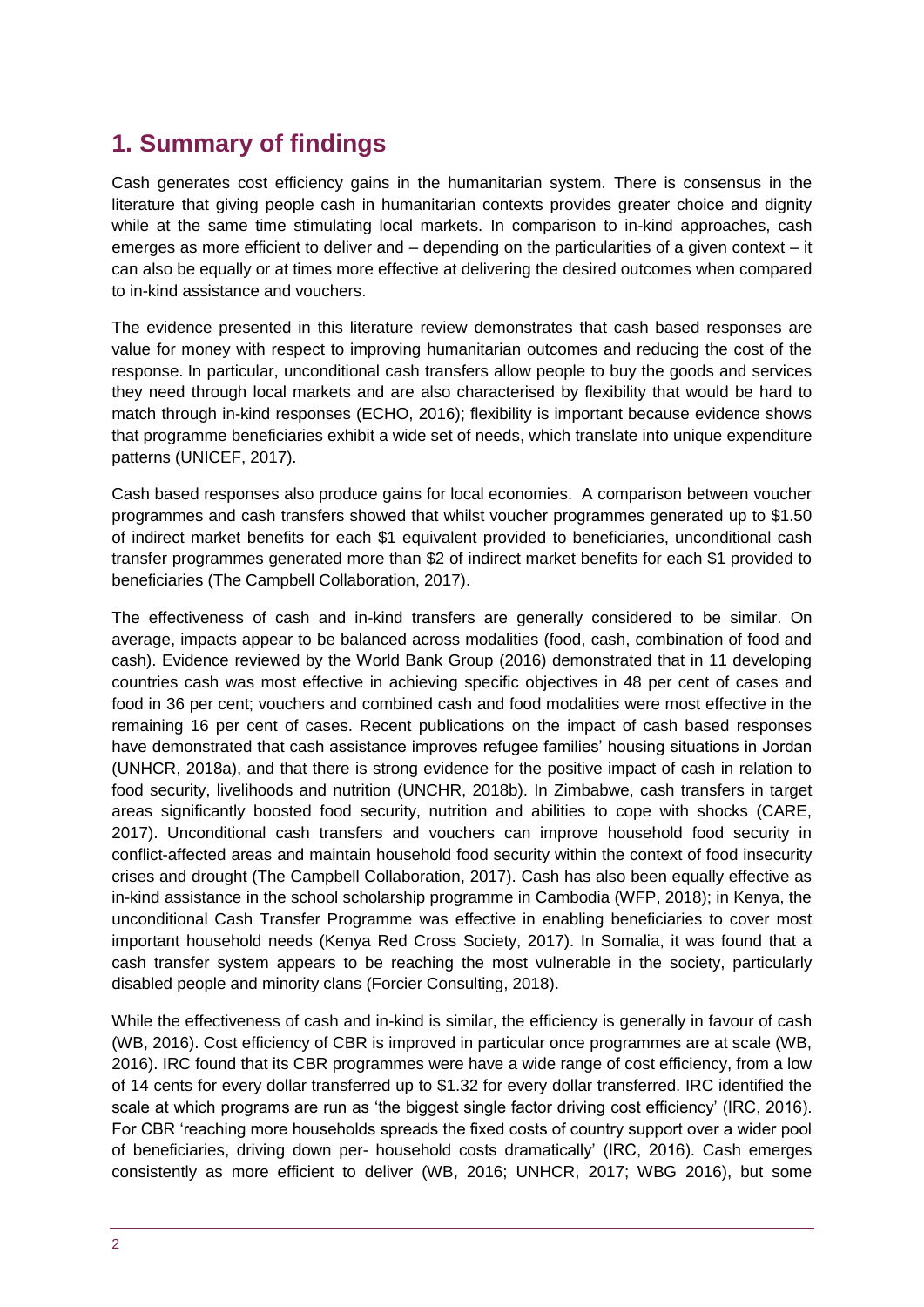evidence points to a trade-off between costs for the agencies and those for beneficiaries: as payment or distribution points get closer to beneficiaries, costs for the implementer get higher, while the transaction costs for beneficiaries decrease (WB, 2016).

The operating context can significantly influence cost efficiency. Overall, efficiency values for CBR were lowest in complex emergencies, followed by slow onset natural disasters (e.g. drought), then rapid onset natural disasters (e.g. other extreme weather events, earthquakes) and highest in refugee responses (WB, 2016). Cash is also not an appropriate response in all locations. After the Nepal earthquake, smaller affected communities in the higher mountains were provided with in-kind items since markets in these areas were barely functional even before the earthquake, and they were poorly connected to the road network (ODI, 2016).

Technological advances also drive the cost efficiency of CBR. Biometric identification (iris scanning), mobile money solutions and digital payment technology increase the potential to reach people quickly and minimise the risks of fraud and loss of resources, making the process more cost efficient (UNCHR, 2017 & 2018a, Forcier Consulting, 2018). There is no evidence of cash being more or less prone to diversion than other forms of assistance (ODI, 2015).

Whilst the initial cost of setting up CBR can be high, it can also be offset by time. In Kenya, the mass registration and bank account opening exercise was resource-intensive to put in place, but the marginal cost of all additional transfers was negligible making cash a more cost-efficient response than food-aid, which incur significant logisticl costs for each distribution (Cash Learning Partnership, 2017). The review also finds evidence that Multi Purpose Cash Transfers (MPCT) can potentially lead to cost efficiency gains as additional efficiency gains can be expected from a coordinated MPCT approach that leads to reduced number of assessments, integrated delivery platforms and reduced numbers of operational agencies (ECHO, 2016).

Some evidence shows that there are few differences in impacts based on the number of instalments used to deliver a programme (UNICEF, 2017). Given that delivering assistance in one instalment is more cost-efficient and that no significant difference in impact was observed in the DRC, UNICEF's report promotes a one-instalment operative strategy in the future for humanitarian multi-purpose cash transfer programming in the DRC (UNICEF, 2017). There are also strong arguments for integrating emergency transfers with established national social transfer systems to drive efficiency and national responsibility for the response (ECHO, 2016).

The evidence reviewed also points to the limits of CBR; cash interventions are unable to tackle systemic issues around quality of service provision, education and largely also health (albeit they can help cover costs of dealing with small ailments, or channel some resources into the WASH sector (ODI, 2017; UNCHR, 2018b). CBR cannot address legal and policy issues that often constrain livelihoods or access to services, particularly for refugees, such as the right to work or access to national health and education systems, CBR are also not a substitute for technical skills and support (UNCHR, 2018b). Example of when cash is insufficient can be Afghanistan, where the repatriation cash grant has catalysed investments in livelihoods for a small number of beneficiaries, and scarce and poorly paid livelihood opportunities were prompting further migration of male youth to Pakistan and elsewhere (UNCHR, 2018b).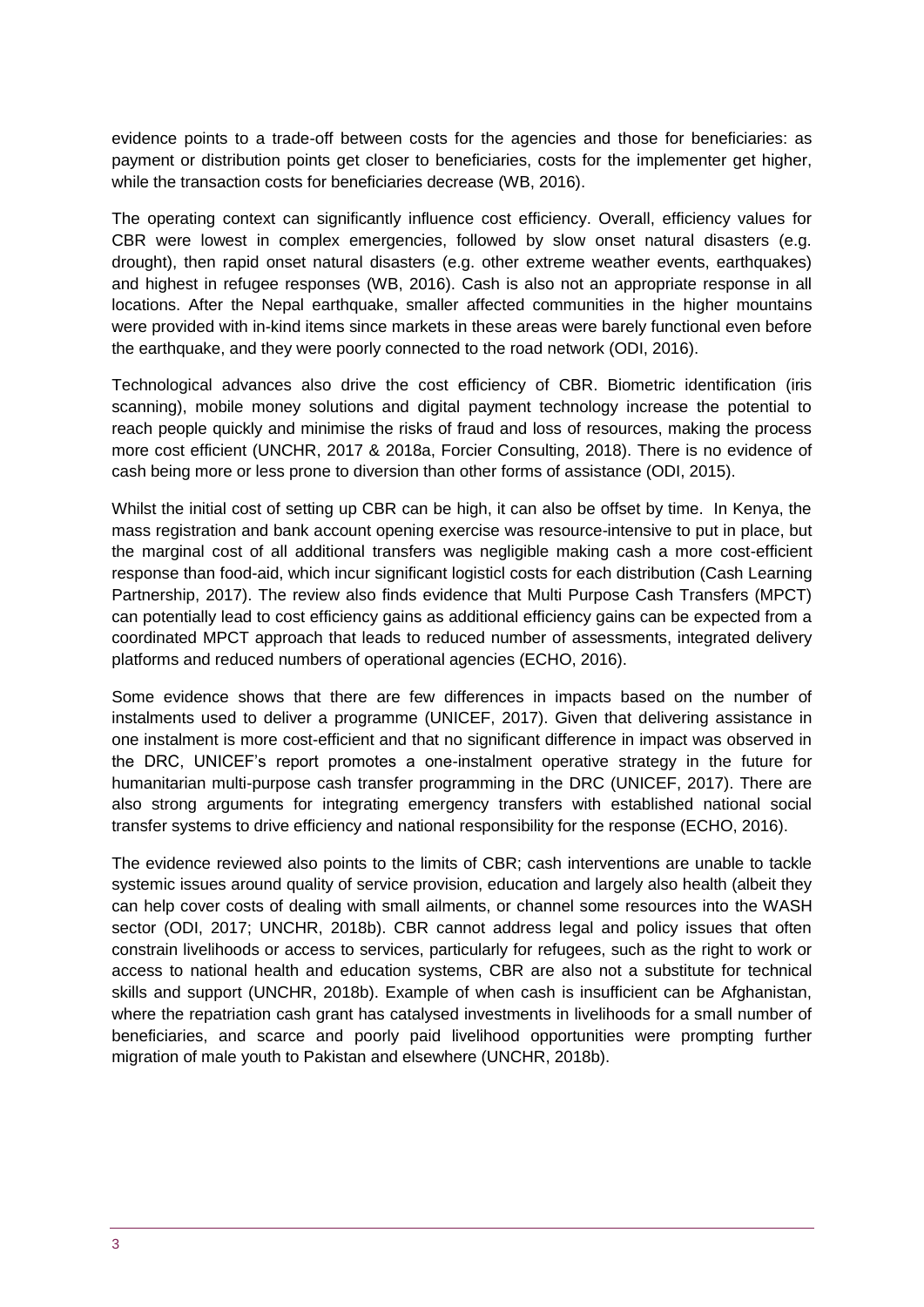# **2. Methodology**

This literature review is a result of 5 days of desk research into the available evidence about whether cash based responses (CBR) are value for money with respect to improving humanitarian outcomes and reducing the cost of the response. The ALNAP Humanitarian Evaluation, Learning and Performance (HELP) database was used as the primary source for material to review. The review aims to examine efficiency and effectiveness of cash programming, and materials that discuss either or both of these aspects have been included. The 'value for money' criterion is here understood as bringing the two aspects together.

The ALNAP database was searched with the keyword 'cost effectiveness' and tag 'cash', and the search returned 482 results, of which only 31 were deemed relevant to include within the sample after further review to ensure that they discussed both cost-efficiency and cost-effectiveness and were published relatively recently (2015-2018). A further search was conducted within Google Scholar using the keywords 'cost effectiveness humanitarian cash-based' with a start date of 01/01/2017. This brought up 307 pages of results; using the 'sort by relevance' setting, the first 15 pages were examined and only the first 4 pages were deemed relevant. This produced an additional 4 documents that were added to the sample after manual review with the criterion for inclusion being their focus on cost effectiveness and efficiency.

Many of the available sources on cash based responses lack any details on cost-efficiency and/or cost-effectiveness of the intervention they discuss, pointing to the overall difficulty of tracing the 'humanitarian dollar.' To mitigate this methodological challenge, reviews of cash based responses' efficiency and effectiveness have been included alongside more case study orientated results.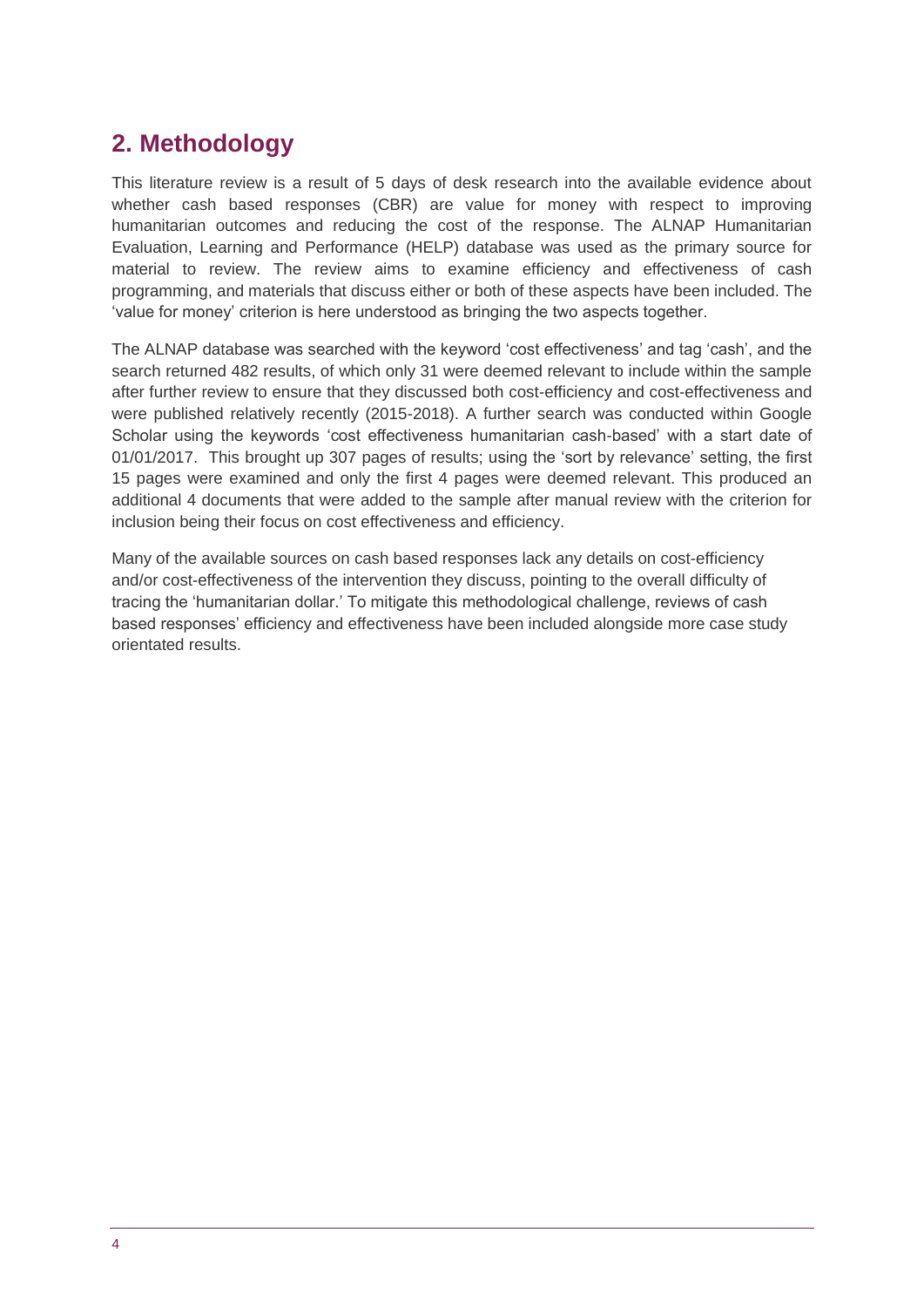# **3. Annotated bibliography**

| <b>Title</b>                                                | Link                                                                                                                                                                | <b>Date</b>  | <b>Focus</b>                                                                                                                                        | <b>Document</b>  | Organisation      | Methodology             | Cost-effectiveness and cost efficiency<br>evidence                                                                                                                                                                                                                                                                                                                                                                                                                                                                                                                                                                                                                                                                                                                                                                                                                                                                                                                                                                                                                                                                                                                                                                                                                                                                                                                                                                                                                                                                                        |
|-------------------------------------------------------------|---------------------------------------------------------------------------------------------------------------------------------------------------------------------|--------------|-----------------------------------------------------------------------------------------------------------------------------------------------------|------------------|-------------------|-------------------------|-------------------------------------------------------------------------------------------------------------------------------------------------------------------------------------------------------------------------------------------------------------------------------------------------------------------------------------------------------------------------------------------------------------------------------------------------------------------------------------------------------------------------------------------------------------------------------------------------------------------------------------------------------------------------------------------------------------------------------------------------------------------------------------------------------------------------------------------------------------------------------------------------------------------------------------------------------------------------------------------------------------------------------------------------------------------------------------------------------------------------------------------------------------------------------------------------------------------------------------------------------------------------------------------------------------------------------------------------------------------------------------------------------------------------------------------------------------------------------------------------------------------------------------------|
| <b>Cash Transfers</b><br>in Humanitarian<br><b>Contexts</b> | https://openknow<br>ledge.worldbank.<br>org/bitstream/ha<br>ndle/10986/2469<br>9/Strategic0note<br>0umanitarian0co<br>ntexts.pdf?sequ<br>ence=1&isAllow<br>$ed = y$ | June<br>2016 | Broad – offers<br>review of key<br>issues for<br>scaling up and<br>the use of<br>multipurpose<br>cash transfers<br>in the<br>humanitarian<br>space. | Working<br>paper | <b>World Bank</b> | Comparative<br>analysis | Effectiveness of cash and in-kind transfers on food<br>security is similar on average. The efficiency is generally<br>in favour of cash.<br>Cash transfers seem more efficient to deliver. However,<br>delivery is only one dimension of cost assessments, and<br>overall costs would hinge on the scale of interventions,<br>crisis context, procurement practices, and hidden costs.<br>Once at scale, cash transfers are more efficient than in-<br>kind transfers.<br>The operating context can significantly influence the<br>average Total Cost-Transfer Ratio (TCTR) of the<br>different modalities. Overall, TCTR values were highest<br>in complex emergencies, followed by slow onset natural<br>disasters (e.g. drought), then rapid onset natural<br>disasters (e.g. other extreme weather events,<br>earthquakes) and lowest in refugee responses.<br>It is hypothesized that the high costs of complex<br>emergencies are related to increased operating costs<br>(such as security), whilst well established refugee<br>settings allow the greatest opportunity for cost savings<br>through forward planning and longer term distributions.<br>Whilst cash transfers usually have the lowest TCTR in<br>most contexts, data shows it has the highest TCTR in<br>complex emergencies.<br>In general, there appears to be a trade-off between costs<br>for the implementer and those for beneficiaries: as<br>payment or distribution points get closer to beneficiaries,<br>costs for the implementer get higher, while the |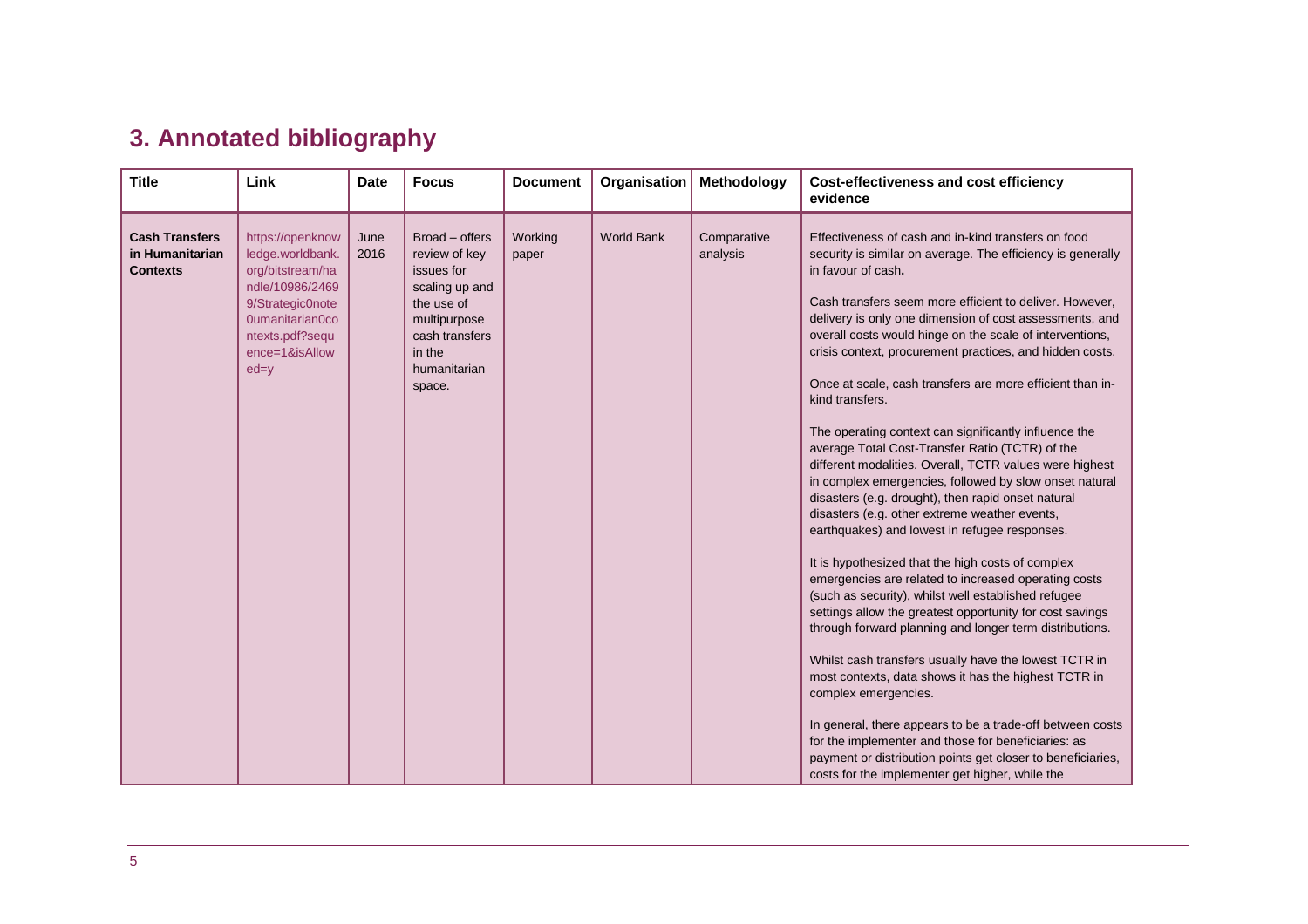| <b>Title</b>                                                                                                                                            | Link                                                                                                                           | <b>Date</b> | <b>Focus</b>                                                       | <b>Document</b>                        | Organisation               | Methodology                                                                                                                                                                                                                            | <b>Cost-effectiveness and cost efficiency</b><br>evidence                                                                                                                                                                                                                                                                                                                                                                                                                                                                                                                                                                                                                                                                                                                                                                                                                                                                                                                                                                  |
|---------------------------------------------------------------------------------------------------------------------------------------------------------|--------------------------------------------------------------------------------------------------------------------------------|-------------|--------------------------------------------------------------------|----------------------------------------|----------------------------|----------------------------------------------------------------------------------------------------------------------------------------------------------------------------------------------------------------------------------------|----------------------------------------------------------------------------------------------------------------------------------------------------------------------------------------------------------------------------------------------------------------------------------------------------------------------------------------------------------------------------------------------------------------------------------------------------------------------------------------------------------------------------------------------------------------------------------------------------------------------------------------------------------------------------------------------------------------------------------------------------------------------------------------------------------------------------------------------------------------------------------------------------------------------------------------------------------------------------------------------------------------------------|
|                                                                                                                                                         |                                                                                                                                |             |                                                                    |                                        |                            |                                                                                                                                                                                                                                        | transaction costs for beneficiaries dwindle.<br>Findings from Niger's region of Maradi indicate that<br>combining food and cash transfers reduced the<br>incidence of malnutrition at about twice the rate<br>compared to either a cash transfer or to supplementary<br>food alone.                                                                                                                                                                                                                                                                                                                                                                                                                                                                                                                                                                                                                                                                                                                                        |
| The Revival of<br>the "Cash<br>versus Food"<br><b>Debate New</b><br>Evidence for an<br>Old Quandary?                                                    | https://www.alna<br>p.org/system/file<br>s/content/resour<br>ce/files/main/the<br>OrevivalOofOorOa<br>n0old0quandary<br>00.pdf | Feb<br>2016 | Efficiency of<br>cash relative<br>to in-kind food<br>assistance    | Policy<br>Research<br>Working<br>Paper | <b>World Bank</b><br>Group | Review of key<br>findings from<br>impact<br>evaluations in<br>ten developing<br>countries and of<br>evidence from<br>randomized<br>control trails<br>(RCT) and<br>quasi-<br>experimental<br>evaluations, or<br>regression<br>analysis. | Costs for cash transfers and vouchers tend to be<br>significantly lower relative to in-kind food.<br>In general, there appears to be a trade-off between costs<br>for the implementer and those for beneficiaries: as<br>payment or distribution points get closer to beneficiaries,<br>costs for the implementer get higher while the<br>transaction costs for beneficiaries dwindle.<br>Food consumption: Only in Ecuador were impacts of<br>food consumption larger for food- receiving beneficiaries,<br>including relative to both cash and voucher transfers. In<br>Yemen, Cambodia, Mexico, Sri Lanka, and Bangladesh<br>the impacts on food consumption are higher for cash<br>than for food-beneficiary households. In three cases-<br>Yemen, Cambodia, and Sri Lanka-the difference is<br>double digit. For Mexico and Ecuador, the difference in<br>impacts is, however, not statistically significant.<br>However, food transfers have a larger impact on calorie<br>intake relative to cash in most contexts. |
| <b>JORDAN:</b><br><b>MULTI-</b><br><b>PURPOSE CASH</b><br><b>ASSISTANCE</b><br>2018 MID-YEAR<br><b>POST</b><br><b>DISTRIBUTION</b><br><b>MONITORING</b> | https://data2.unh<br>cr.org/en/docum<br>ents/download/6<br>5143                                                                | 2018a       | Cash<br>Assistance for<br>Refugees and<br>Asylum<br><b>Seekers</b> | Report                                 | <b>UNHCR</b>               | Phone<br>interviews and<br>phone survey of<br>a random<br>sample of 526<br>Syrian families<br>receiving cash<br>assistance and                                                                                                         | Cash assistance improves refugee families' a situations,<br>and is shown to reduced beneficiaries' reliance on<br>negative coping strategies and debt accumulation to<br>finance their basic needs.<br>Cash assistance protects beneficiaries from engaging in<br>high-risk behaviour. However, it is not improving their<br>financial situations.                                                                                                                                                                                                                                                                                                                                                                                                                                                                                                                                                                                                                                                                         |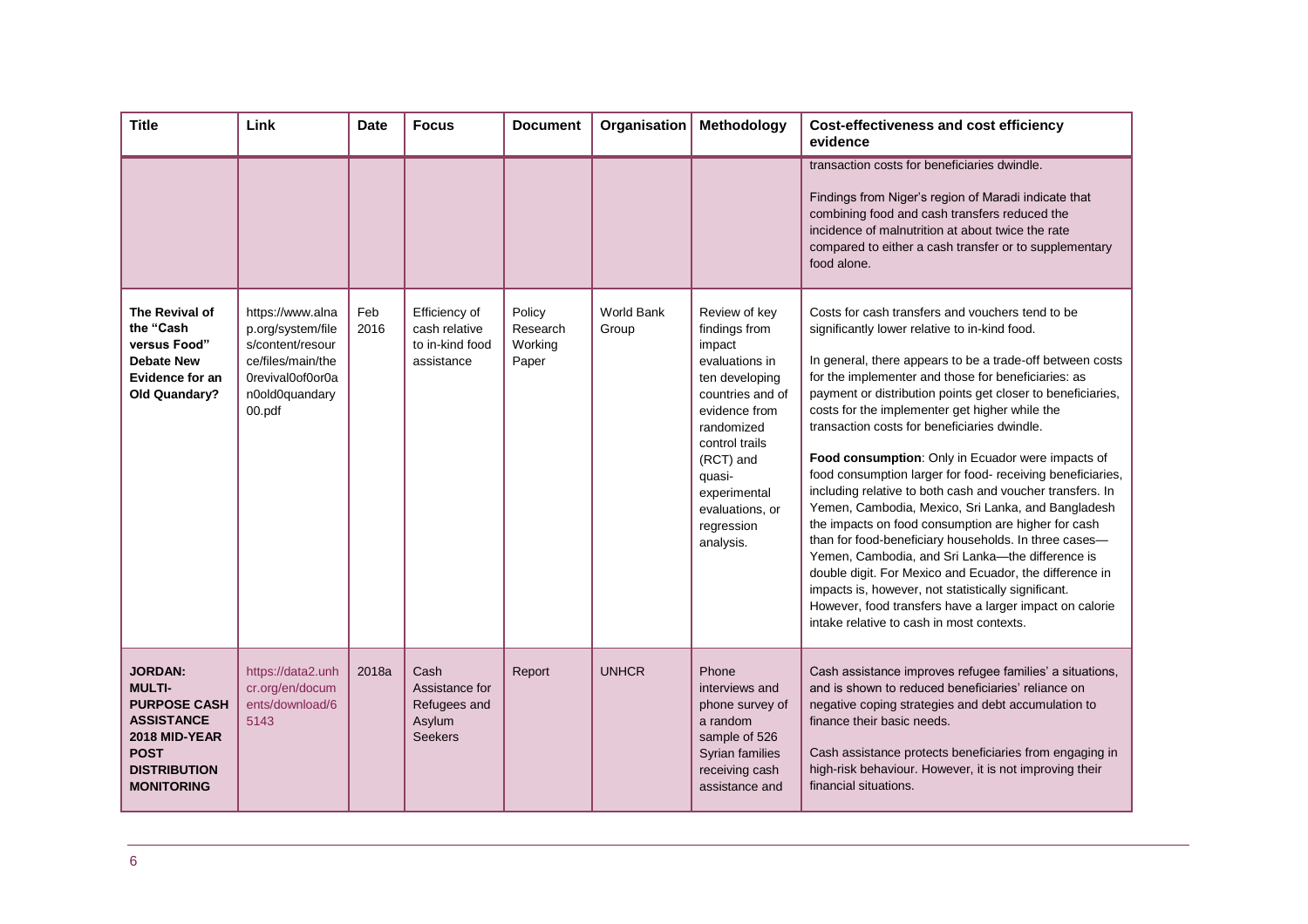| <b>Title</b>                                                                                                                            | Link                                                                                                          | <b>Date</b> | <b>Focus</b>                                                            | <b>Document</b> | Organisation | Methodology                                                                                         | <b>Cost-effectiveness and cost efficiency</b><br>evidence                                                                                                                                                                                                                                                                                                                                                                                                                                                                                                                                                                                                                                                                                                                                                                                                                                                                                                                                                                                                                                                                       |
|-----------------------------------------------------------------------------------------------------------------------------------------|---------------------------------------------------------------------------------------------------------------|-------------|-------------------------------------------------------------------------|-----------------|--------------|-----------------------------------------------------------------------------------------------------|---------------------------------------------------------------------------------------------------------------------------------------------------------------------------------------------------------------------------------------------------------------------------------------------------------------------------------------------------------------------------------------------------------------------------------------------------------------------------------------------------------------------------------------------------------------------------------------------------------------------------------------------------------------------------------------------------------------------------------------------------------------------------------------------------------------------------------------------------------------------------------------------------------------------------------------------------------------------------------------------------------------------------------------------------------------------------------------------------------------------------------|
| <b>REPORT FOR</b><br><b>REFUGEES AND</b><br><b>ASYLUM</b><br><b>SEEKERS</b>                                                             |                                                                                                               |             |                                                                         |                 |              | 243 non-Syrian<br>families<br>receiving cash<br>assistance                                          |                                                                                                                                                                                                                                                                                                                                                                                                                                                                                                                                                                                                                                                                                                                                                                                                                                                                                                                                                                                                                                                                                                                                 |
| <b>Cost Efficiency</b><br>Analysis:<br><b>Unconditional</b><br><b>Cash Transfer</b><br>Programs                                         | https://www.resc<br>ue.org/sites/defa<br>ult/files/documen<br>t/954/20151113c<br>ashcefficreportfi<br>nal.pdf | 2016        | Cost efficiency<br>of ICR<br>unconditional<br>cash transfer<br>programs | Report          | <b>IRC</b>   | Case Studies<br>analysis                                                                            | The IRC's unconditional cash transfer programs have a<br>wide range of cost efficiency, from a minimum of 14<br>cents for every dollar transferred up to \$1.32 for every<br>dollar transferred.<br>The biggest single factor driving cost efficiency is the<br>scale at which programs are run-reaching more<br>households spreads the fixed costs of country support<br>over a wider pool of beneficiaries, driving down per-<br>household costs dramatically.<br>Program design choices about targeting method have<br>more of an impact on cost efficiency in contexts where<br>there is a large difference between local and<br>international wage levels. In contexts where the price<br>level is very low and fewer dollars get transferred to<br>each beneficiary, non-transfer costs take up<br>proportionally more of a program's total costs than in<br>contexts with high price levels and larger transfers. In<br>low-price contexts, the cost of giving money to a wider<br>pool of beneficiaries and accepting some margin of error<br>may actually be lower than the cost of extensive<br>targeting activities. |
| <b>Multi-Purpose</b><br><b>Cash and</b><br><b>Sectoral</b><br><b>Outcomes: a</b><br><b>Review of</b><br><b>Evidence and</b><br>Learning | https://www.alna<br>p.org/system/file<br>s/content/resour<br>ce/files/main/5b2<br>8c4157.pdf                  | 2018b       | Broad; Multi-<br>Purpose Cash<br>and Sectoral<br><b>Outcomes</b>        | Report          | <b>UNHCR</b> | Desk review<br>Key Informant<br><b>Interviews</b><br>2 country level<br>case studies<br>(Greece and | There is strong evidence for the positive impact of cash<br>in relation to food security, livelihoods and nutrition.<br>Whilst the evidence is weaker for health, education,<br>WASH and the energy and environment sectors, it is<br>clear that people do put cash assistance to use in such<br>areas, for instance on improving their access to water,                                                                                                                                                                                                                                                                                                                                                                                                                                                                                                                                                                                                                                                                                                                                                                        |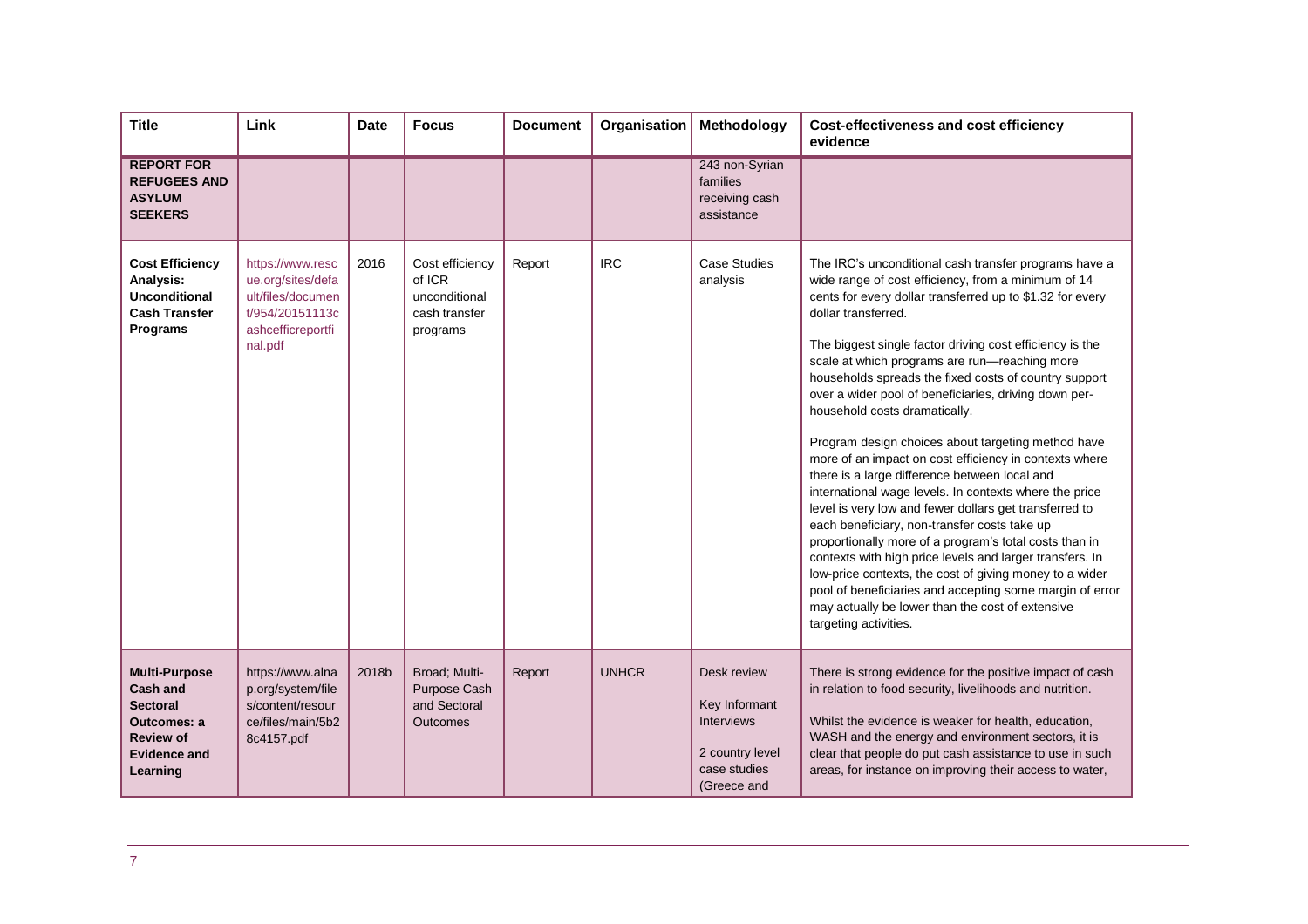| <b>Title</b>                                                                                 | Link                                                                                                                       | <b>Date</b> | <b>Focus</b>                  | <b>Document</b> | Organisation                                                                           | Methodology                                                                                                                                                                                                                                                                                           | Cost-effectiveness and cost efficiency<br>evidence                                                                                                                                                                                                                                                                                                                                                                                                                                                                                                                                                                                                                                                                                                                                                                                                                                                                           |
|----------------------------------------------------------------------------------------------|----------------------------------------------------------------------------------------------------------------------------|-------------|-------------------------------|-----------------|----------------------------------------------------------------------------------------|-------------------------------------------------------------------------------------------------------------------------------------------------------------------------------------------------------------------------------------------------------------------------------------------------------|------------------------------------------------------------------------------------------------------------------------------------------------------------------------------------------------------------------------------------------------------------------------------------------------------------------------------------------------------------------------------------------------------------------------------------------------------------------------------------------------------------------------------------------------------------------------------------------------------------------------------------------------------------------------------------------------------------------------------------------------------------------------------------------------------------------------------------------------------------------------------------------------------------------------------|
|                                                                                              |                                                                                                                            |             |                               |                 |                                                                                        | Afghanistan)                                                                                                                                                                                                                                                                                          | sanitation, health care and education                                                                                                                                                                                                                                                                                                                                                                                                                                                                                                                                                                                                                                                                                                                                                                                                                                                                                        |
| <b>Cash-based</b><br>approaches in<br>humanitarian<br>emergencies: a<br>systematic<br>review | https://www.cam<br>pbellcollaboratio<br>n.org/media/k2/a<br>ttachments/0221<br>_IDCG_Doocy_<br>Cash_in_emerg<br>encies.pdf | 2017        | <b>Broad review</b><br>of CBI | Review          | The Campbell<br>Collaboration<br>International<br>Development<br>Coordinating<br>Group | Desk review of<br>experimental<br>and quasi-<br>experimental<br>studies to<br>assess the<br>effects of<br>unconditional<br>cash transfer.<br>conditional cash<br>transfer and<br>voucher<br>programmes for<br>crisis-affected<br>populations; 108<br>unique studies<br>were included in<br>the review | Unconditional cash transfers and vouchers can be<br>effective and efficient ways to provide humanitarian<br>assistance.<br>Cash transfers are more cost effective than vouchers,<br>which are more cost effective than in-kind food<br>assistance.<br>Unconditional cash transfer programmes have a lower<br>cost per beneficiary than vouchers, which, in turn, have<br>a lower cost per beneficiary than in-kind food<br>distribution. Cash transfer programs can also benefit the<br>local economy. Voucher programmes generated up to<br>\$1.50 of indirect market benefits for each \$1 equivalent<br>provided to beneficiaries and unconditional cash transfer<br>programmes generated more than \$2 of indirect market<br>benefits for each \$1 provided to beneficiaries.<br>Studies found that unconditional cash transfers led to<br>greater improvements in dietary diversity and quality<br>than food transfers. |
| Seven steps to<br>scaling cash<br>relief: Driving<br>outcomes and<br>efficiency              | https://www.alna<br>p.org/system/file<br>s/content/resour<br>ce/files/main/ircc<br>ashbrief12ppv6.<br>pdf                  | 2018        | Broad; Scaling<br>cash relief | Report          | <b>IRC</b>                                                                             | Not disclosed                                                                                                                                                                                                                                                                                         | Thanks to economies of scale in negotiating contracts<br>and targeting beneficiaries, larger cash programmes<br>cost significantly less per dollar transferred than smaller<br>programmes.<br>Cash programmes in contexts where price levels are low<br>tend to look less cost efficient than those in high-price<br>places because the size of transfers is dramatically<br>smaller, skewing the cost-transfer ratio.<br>Spending on intensive beneficiary targeting provides<br>greater value-for-money in contexts where the value of<br>transfers is high. In low price contexts, the costs of<br>intensive targeting may be greater than the costs of                                                                                                                                                                                                                                                                   |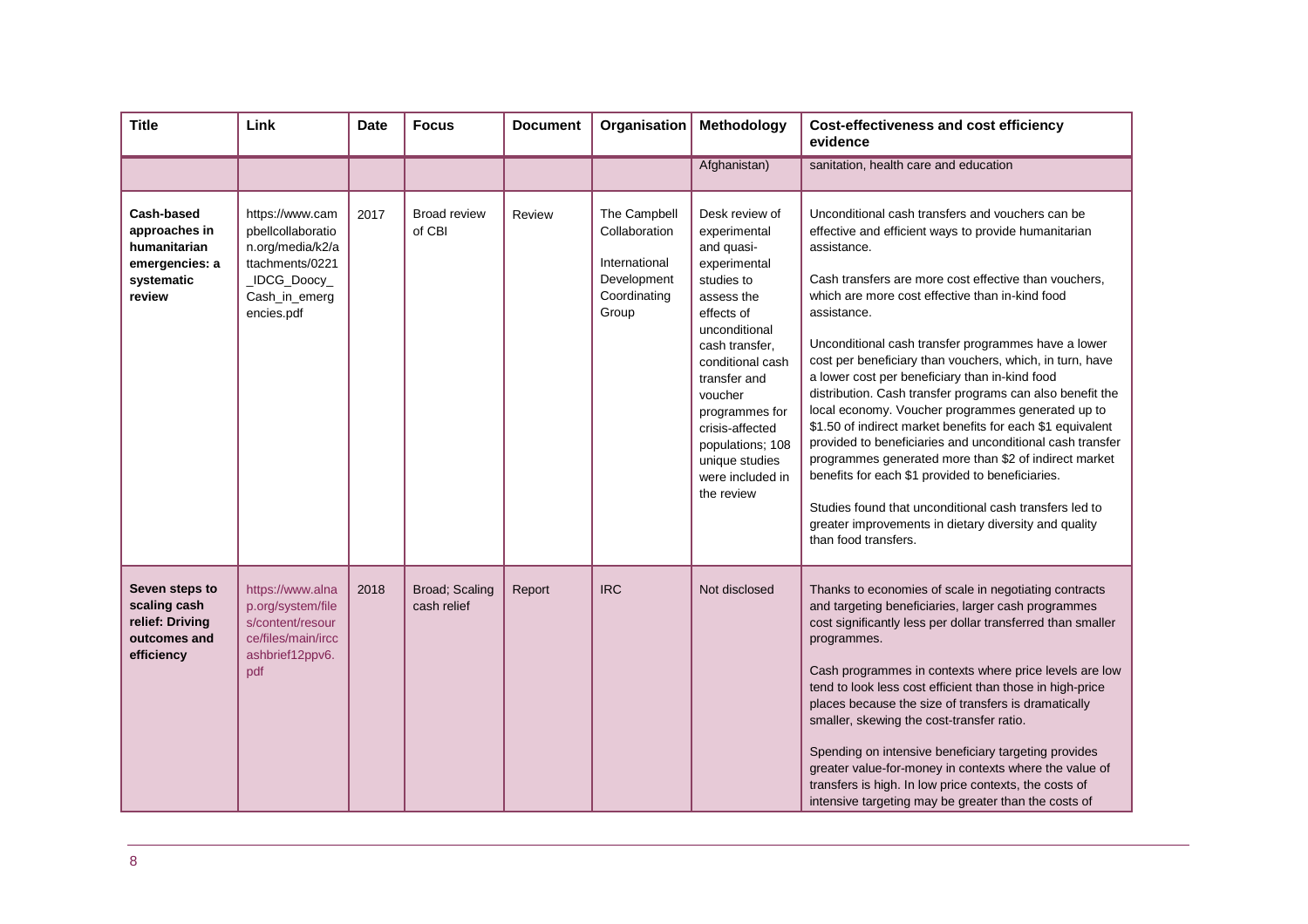| <b>Title</b>                                                | Link                                                                                                 | <b>Date</b>  | <b>Focus</b>                                                                                    | <b>Document</b>    | Organisation                   | Methodology                                        | <b>Cost-effectiveness and cost efficiency</b><br>evidence                                                                                                                                                                                                                                                                                                                                                                                                                                                                                                                                                                                                                                                                                                                                                                                                                                                                                                                                                                                                                                                                                                                                                                                                                                                                                                                                                                                             |
|-------------------------------------------------------------|------------------------------------------------------------------------------------------------------|--------------|-------------------------------------------------------------------------------------------------|--------------------|--------------------------------|----------------------------------------------------|-------------------------------------------------------------------------------------------------------------------------------------------------------------------------------------------------------------------------------------------------------------------------------------------------------------------------------------------------------------------------------------------------------------------------------------------------------------------------------------------------------------------------------------------------------------------------------------------------------------------------------------------------------------------------------------------------------------------------------------------------------------------------------------------------------------------------------------------------------------------------------------------------------------------------------------------------------------------------------------------------------------------------------------------------------------------------------------------------------------------------------------------------------------------------------------------------------------------------------------------------------------------------------------------------------------------------------------------------------------------------------------------------------------------------------------------------------|
|                                                             |                                                                                                      |              |                                                                                                 |                    |                                |                                                    | simply distributing to more people.                                                                                                                                                                                                                                                                                                                                                                                                                                                                                                                                                                                                                                                                                                                                                                                                                                                                                                                                                                                                                                                                                                                                                                                                                                                                                                                                                                                                                   |
| State of<br>evidence on<br>humanitarian<br>cash transfers   | https://www.odi.<br>org/sites/odi.org.<br>uk/files/odi-<br>assets/projects-<br>documents/283.<br>pdf | 2015         | Broad;<br>summary of<br>the evidence<br>base on<br>humanitarian<br>cash transfer<br>programming | Background<br>note | ODI                            | Desk review                                        | The evidence on cash transfers establishes that they<br>can be an appropriate and effective response. Cash<br>transfers can be effective at improving access to food,<br>enabling households to meet basic needs, supporting<br>livelihoods and improving access to shelter.<br>Cash transfer interventions have had positive impacts on<br>markets through multiplier effects and supporting local<br>businesses, but this is not well-documented. An<br>exception is a study on the multiplier effects of a cash<br>intervention in Malawi that found that, for every dollar<br>transferred, it passed through an average of 2 to 2.45<br>economic agents or individuals in the local area before<br>leaving it.<br>Cash transfers provide access to a range of goods and<br>services, this offers some unique advantages from the<br>standpoint of value for money. By default, people who<br>receive money use it for the goods and services that<br>they value most, to the extent that these are available.<br>In some contexts, security concerns that affect in-kind<br>distributions may be significantly lower for cash because<br>transfers can be delivered directly to recipients through<br>banks, ATMs, remittance companies and mobile phones<br>- as compared to more bulky and visible in-kind relief<br>goods.<br>There is no evidence of cash assistance being more or<br>less prone to diversion than other forms of assistance. |
| <b>Cash Transfers</b><br>in Humanitarian<br><b>Contexts</b> | https://openknow<br>ledge.worldbank.<br>org/bitstream/ha<br>ndle/10986/2469                          | June<br>2016 | Review of key<br>issues and<br>options for<br>scaling up the                                    | Strategic<br>note  | The World<br><b>Bank Group</b> | Analysis of<br>existing<br>evidence/literatu<br>re | Cash is, on average, more efficient to deliver than in-<br>kind transfers. However, efficiency hinges on several<br>factors, such as the scale of intervention, type of<br>humanitarian context, procurement practices, delivery                                                                                                                                                                                                                                                                                                                                                                                                                                                                                                                                                                                                                                                                                                                                                                                                                                                                                                                                                                                                                                                                                                                                                                                                                      |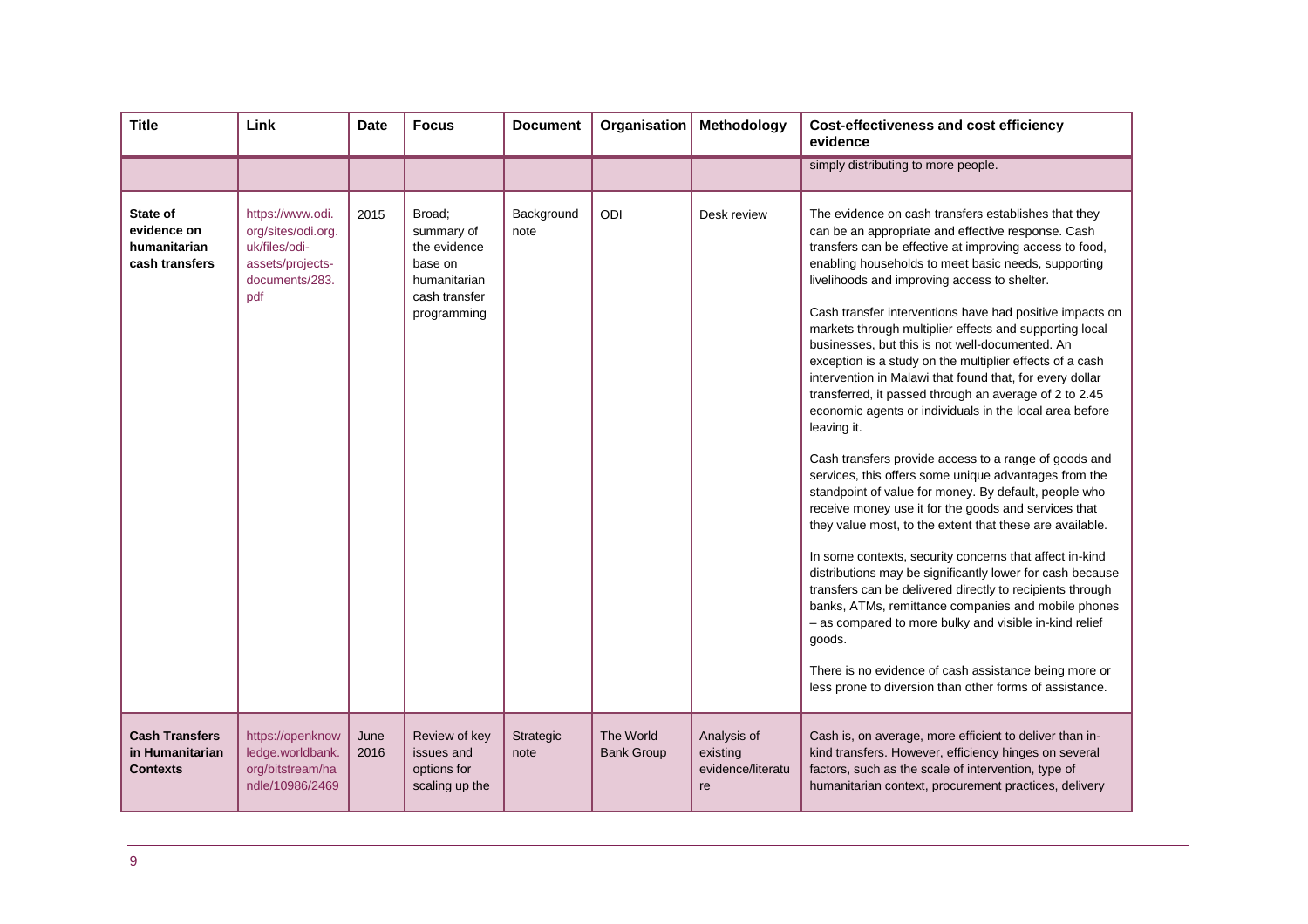| <b>Title</b>                       | Link                                                                               | <b>Date</b> | <b>Focus</b>                             | <b>Document</b> | Organisation | Methodology                  | <b>Cost-effectiveness and cost efficiency</b><br>evidence                                                                                                                                                                                                                                                                                                                                                                                                                                                                                                                                                                                                                                                                                                                                                                                                                                                                                                                                                                                                                                                                                                                                                                                                                                                                                                                                                                                                                                                                                                                                                                                                      |
|------------------------------------|------------------------------------------------------------------------------------|-------------|------------------------------------------|-----------------|--------------|------------------------------|----------------------------------------------------------------------------------------------------------------------------------------------------------------------------------------------------------------------------------------------------------------------------------------------------------------------------------------------------------------------------------------------------------------------------------------------------------------------------------------------------------------------------------------------------------------------------------------------------------------------------------------------------------------------------------------------------------------------------------------------------------------------------------------------------------------------------------------------------------------------------------------------------------------------------------------------------------------------------------------------------------------------------------------------------------------------------------------------------------------------------------------------------------------------------------------------------------------------------------------------------------------------------------------------------------------------------------------------------------------------------------------------------------------------------------------------------------------------------------------------------------------------------------------------------------------------------------------------------------------------------------------------------------------|
|                                    | 9/Strategic0note<br>0umanitarian0co<br>ntexts.pdf?sequ<br>ence=1&isAllow<br>$ed=y$ |             | use of<br>multipurpose<br>cash transfers |                 |              |                              | platforms, political economy, and various hidden. In<br>addition, costs within and across agencies are not<br>always comparable.<br>Evidence from 14 comparative experimental and quasi-<br>experimental trials in 11 developing countries shows that<br>cash was most effective in achieving specific objectives<br>in 48 per cent of cases and food in 36 per cent.<br>Vouchers and combined cash and food modalities were<br>most effective in the remaining 16 per cent of cases,<br>which is remarkable, given that those modalities were<br>used only in a few cases<br>The cost to agencies to deliver cash to people is<br>generally less than the cost of delivering in-kind<br>assistance, with cash being two to seven times more<br>efficient. Four studies that compared the equal value of<br>transfers found that between 13 and 23 per cent<br>additional households could have been reached if food<br>transfers had been provided in cash instead. However,<br>depending on the location of the distribution sites, some<br>time and transport costs are shifted from the agency to<br>consumers.<br>Common programming approaches drive efficiency.<br>Factors affecting the comparative efficiency of cash,<br>vouchers, and in-kind transfers include the scale of the<br>intervention, the type of context and crisis, delivery<br>mechanisms, transfer size, procurement costs, and a<br>range of hidden costs, such as transaction costs by<br>beneficiaries. When all these items are considered, there<br>are cases where in-kind food was found to be more cost-<br>efficient than cash, as in Malawi and the Republic of<br>Yemen. |
| <b>Drought</b><br><b>Emergency</b> | https://www.alna<br>p.org/system/file                                              | August      | <b>Real Time</b><br>Evaluation of        | Report          | Kenya Red    | Key Informant<br>Interviews, | The unconditional Cash Transfer Programme was<br>effective in enabling beneficiaries to cover most                                                                                                                                                                                                                                                                                                                                                                                                                                                                                                                                                                                                                                                                                                                                                                                                                                                                                                                                                                                                                                                                                                                                                                                                                                                                                                                                                                                                                                                                                                                                                             |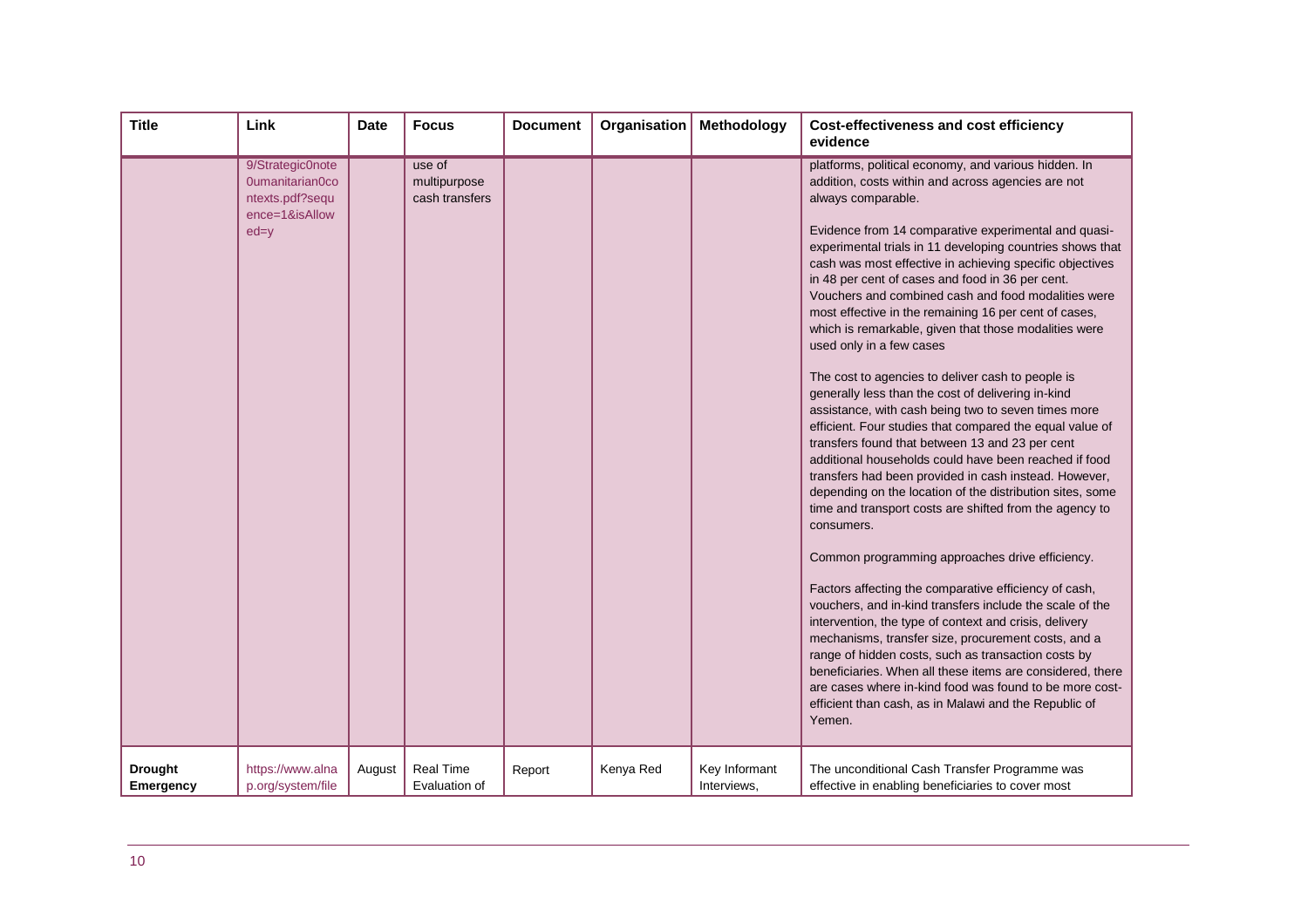| <b>Title</b>                                                                                                          | Link                                                                                                                                        | <b>Date</b> | <b>Focus</b>                                                                                                         | <b>Document</b> | Organisation         | Methodology                                                                                                                                                                                                                                                   | <b>Cost-effectiveness and cost efficiency</b><br>evidence                                                                                                                                                                                                                                                                                                                                                                                                                                                                                                                                                                                                                                                                                                                                                  |
|-----------------------------------------------------------------------------------------------------------------------|---------------------------------------------------------------------------------------------------------------------------------------------|-------------|----------------------------------------------------------------------------------------------------------------------|-----------------|----------------------|---------------------------------------------------------------------------------------------------------------------------------------------------------------------------------------------------------------------------------------------------------------|------------------------------------------------------------------------------------------------------------------------------------------------------------------------------------------------------------------------------------------------------------------------------------------------------------------------------------------------------------------------------------------------------------------------------------------------------------------------------------------------------------------------------------------------------------------------------------------------------------------------------------------------------------------------------------------------------------------------------------------------------------------------------------------------------------|
| <b>Cash Transfer</b><br>Response 2016-<br>2017 Real Time<br><b>Evaluation</b><br>Report                               | s/content/resour<br>ce/files/main/150<br>3668508-real-<br>time-evaluation-<br>report-kenya-<br>red-cross-cash-<br>transfer-<br>response.pdf | 2017        | Drought<br>Emergency<br>Cash Transfer<br>Response of<br>Kenya Red<br><b>Cross Society</b>                            |                 | <b>Cross Society</b> | group interviews<br>(staff and<br>stakeholders)<br>and Focus<br>Group<br>Discussions.<br>Quantitative<br>data collection<br>through a<br>household<br>survey using<br>mobile data<br>collection.<br>Desk review                                               | important household needs although the community<br>members felt that the value needed to be increased to<br>cater for transport costs and the increasing food prices in<br>the market.<br>Most (92%) of the households interviewed indicated that<br>they get their households items from the local market.<br>On price changes after the disbursement, 59% of the<br>respondents indicated that there has been increase in<br>food items prices in the market after the disbursement of<br>cash grant across counties<br>Management of the cash distribution agents was found<br>to be critical as a number of beneficiaries did not receive<br>the expected amount of cash due to deductions by the<br>agents to pay for their own defined services at the<br>community level.                          |
| <b>Cash transfers</b><br>for refugees:<br>The economic<br>and social<br>effects of a<br>programme in<br><b>Jordan</b> | https://www.alna<br>p.org/system/file<br>s/content/resour<br>ce/files/main/112<br>79.pdff                                                   | Jan<br>2017 | Cash transfer<br>programmes<br>for refugee<br>populations<br>that have<br>settled in<br>urban areas<br>outside camps | Report          | ODI                  | In-depth semi-<br>structured<br>interviews (IDIs)<br>and focus<br>group<br>discussions<br>(FGDs) and six<br>key informant<br>interviews (KIIs)<br>conducted with<br>policy-makers<br>and practitioners<br>at the national<br>level.<br>48 IDIs and 12<br>FGDs | The majority of beneficiaries prioritise rent and utility bills<br>in spending the transfer; the transfer is also used to<br>cover school-related costs.<br>The indirect effect of the transfer was more pronounced<br>when it came to keeping children in school.<br>The cash transfer alleviates the financial burden of<br>accessing health care services by providing households<br>with a regular income. But it is insufficient to cover<br>anything beyond small ailments.<br>Approximately one third of respondents noted lower<br>levels of stress and anxiety as a result of the cash<br>transfer, which could have positive effects on<br>beneficiaries' psycho-social wellbeing<br>The cash transfer has not had much effect on improving<br>employment or livelihood opportunities of adults. |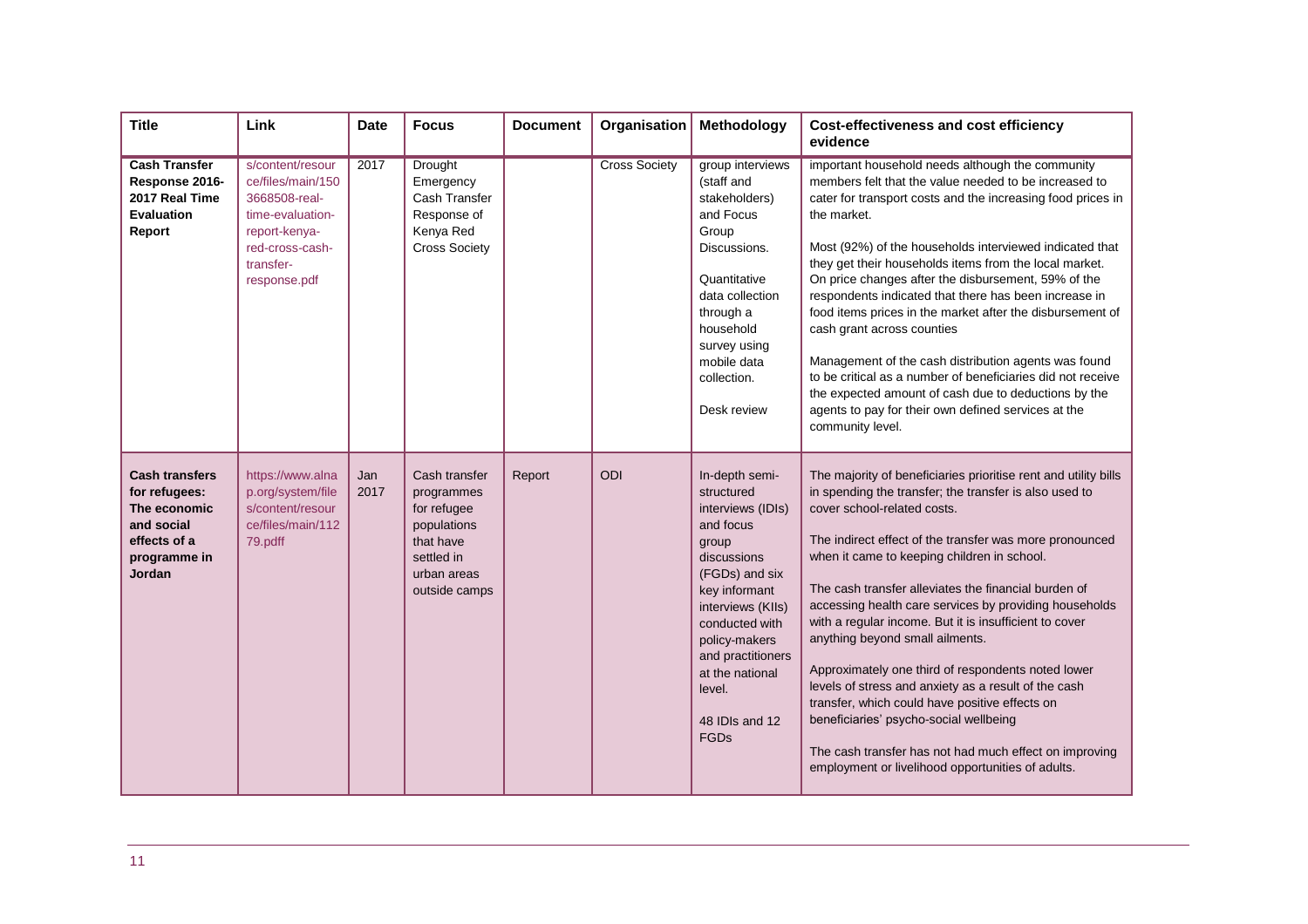| <b>Title</b>                                                                                                                                                            | Link                                                                                                                                 | <b>Date</b> | <b>Focus</b>                                                                                                       | <b>Document</b> | Organisation | Methodology                                                                                                                                                                                                                                                 | <b>Cost-effectiveness and cost efficiency</b><br>evidence                                                                                                                                                                                                                                                                                                                                                                                                                                                                                                                                                                                                                                                                                                                                                                                                                                                                                                                                                                                                                                                                                                                                                                                                                                                                                                                                                                                                                                                                                                                                                                                                       |
|-------------------------------------------------------------------------------------------------------------------------------------------------------------------------|--------------------------------------------------------------------------------------------------------------------------------------|-------------|--------------------------------------------------------------------------------------------------------------------|-----------------|--------------|-------------------------------------------------------------------------------------------------------------------------------------------------------------------------------------------------------------------------------------------------------------|-----------------------------------------------------------------------------------------------------------------------------------------------------------------------------------------------------------------------------------------------------------------------------------------------------------------------------------------------------------------------------------------------------------------------------------------------------------------------------------------------------------------------------------------------------------------------------------------------------------------------------------------------------------------------------------------------------------------------------------------------------------------------------------------------------------------------------------------------------------------------------------------------------------------------------------------------------------------------------------------------------------------------------------------------------------------------------------------------------------------------------------------------------------------------------------------------------------------------------------------------------------------------------------------------------------------------------------------------------------------------------------------------------------------------------------------------------------------------------------------------------------------------------------------------------------------------------------------------------------------------------------------------------------------|
|                                                                                                                                                                         |                                                                                                                                      |             |                                                                                                                    |                 |              |                                                                                                                                                                                                                                                             |                                                                                                                                                                                                                                                                                                                                                                                                                                                                                                                                                                                                                                                                                                                                                                                                                                                                                                                                                                                                                                                                                                                                                                                                                                                                                                                                                                                                                                                                                                                                                                                                                                                                 |
| <b>Evaluation of the</b><br><b>Use of Different</b><br><b>Transfer</b><br><b>Modalities in</b><br><b>ECHO</b><br><b>Humanitarian</b><br><b>Aid Actions</b><br>2011-2014 | http://ec.europa.<br>eu/echo/sites/ec<br>ho-<br>site/files/evaluati<br>on_transfer_mod<br>alities_final_repo<br>rt_012016_en.pd<br>f | Jan<br>2016 | Evaluation of<br>different<br>transfer<br>modalities in<br><b>ECHO</b><br>Humanitarian<br>Aid actions<br>2011-2014 | Report          | <b>ECHO</b>  | Document<br>review and<br>quantitative data<br>analysis of<br>HOPE data,<br>(data was<br>sampled from<br>179 results (82<br>cash, 35<br>voucher, 30 in-<br>kind and 32<br>combined);<br>Telephone<br>interviews;<br>Survey of ECHO<br>staff and<br>partners | In comparable contexts cash transfers are typically more<br>cost efficient than other options; the scale of projects is a<br>key driver of cost efficiency; and, the greatest cost<br>effectiveness is achieved through a coordinated multi-<br>purpose cash transfer to meet basic needs.<br>There are strong arguments for integrating emergency<br>transfers with social safety nets.<br>Focussing on the choice of transfer modality in isolation<br>from factors such as scale may in fact reduce cost<br>efficiency - for example if a large-scale in-kind transfer is<br>replaced by a number of smaller scale cash transfer<br>projects.<br>Cash transfers are particularly effective in flexibly and<br>simultaneously meeting a range of beneficiary defined<br>needs.<br>When the project objectives are defined at the sectoral<br>level, cash transfers are typically found to be cost<br>effective in delivering food assistance.<br>There is limited evidence on the indirect impacts of cash,<br>vouchers and in kind transfers such as the multiplier<br>effects on local markets, the financial and social<br>inclusion of beneficiaries, sustainability and increased<br>resilience.<br>The evaluation finds evidence that Multi Purpose Cash<br>Transfers can potentially lead to cost efficiency gains<br>when compared to the use of cash transfers in a<br>'business as usual' approach. Additional efficiency gains<br>can be reasonably expected from a more coordinated<br>MPCT approach with a reduced number of<br>assessments, integrated delivery platforms and reduced<br>numbers of operational agencies. Conversely the use of |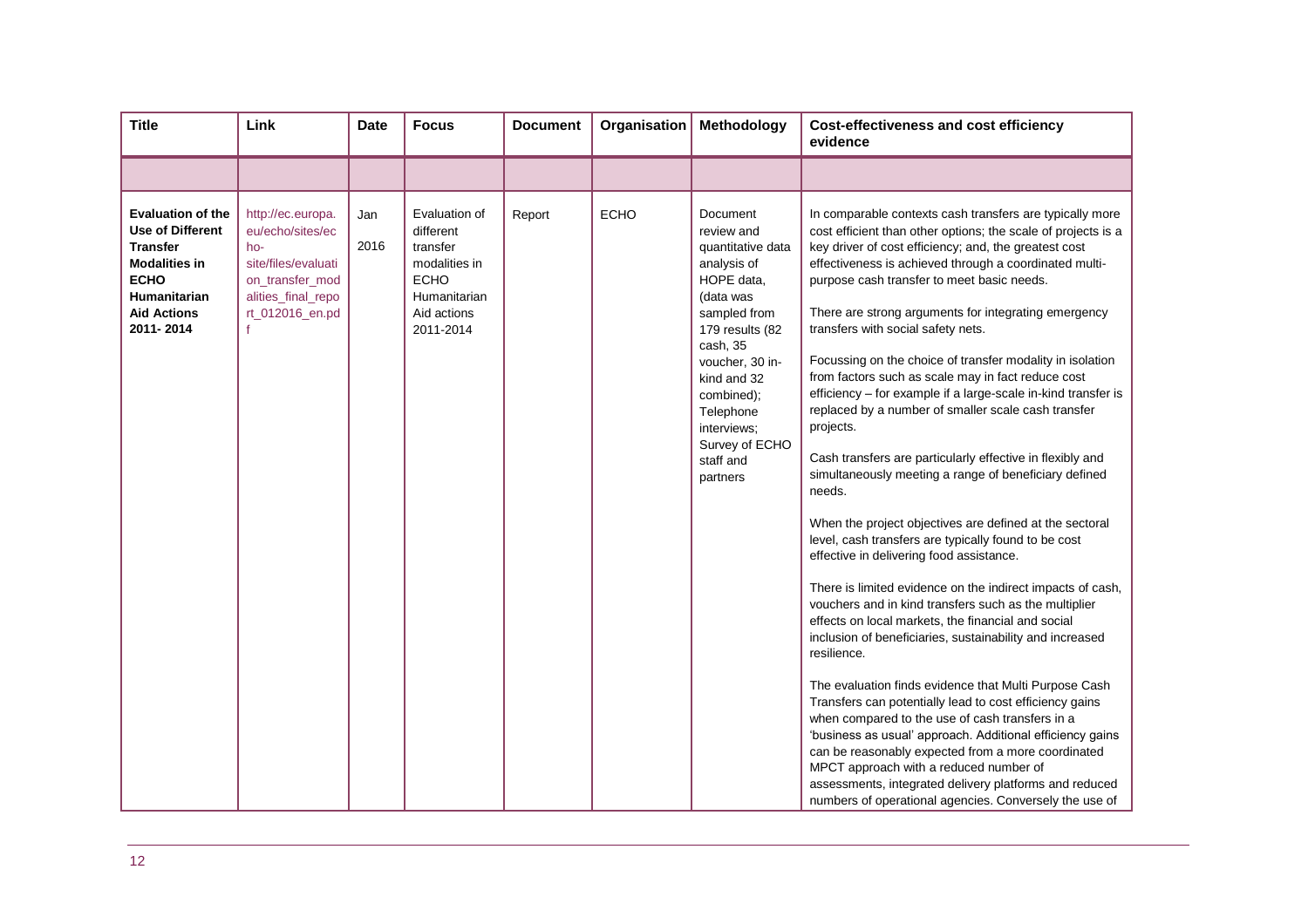| <b>Title</b>                                                                                                                                                                       | Link                                                                                                                                                                                  | <b>Date</b> | <b>Focus</b>                                             | <b>Document</b> | Organisation | Methodology                                                                                                                                                                                                                                   | <b>Cost-effectiveness and cost efficiency</b><br>evidence                                                                                                                                                                                                                                                                                                                                                                                                                                                                                                                                                                                                                                                                                                                                                                                                                                                                                                   |
|------------------------------------------------------------------------------------------------------------------------------------------------------------------------------------|---------------------------------------------------------------------------------------------------------------------------------------------------------------------------------------|-------------|----------------------------------------------------------|-----------------|--------------|-----------------------------------------------------------------------------------------------------------------------------------------------------------------------------------------------------------------------------------------------|-------------------------------------------------------------------------------------------------------------------------------------------------------------------------------------------------------------------------------------------------------------------------------------------------------------------------------------------------------------------------------------------------------------------------------------------------------------------------------------------------------------------------------------------------------------------------------------------------------------------------------------------------------------------------------------------------------------------------------------------------------------------------------------------------------------------------------------------------------------------------------------------------------------------------------------------------------------|
|                                                                                                                                                                                    |                                                                                                                                                                                       |             |                                                          |                 |              |                                                                                                                                                                                                                                               | MPCTs has been associated with increased expenditure<br>on detailed HH targeting exercises and reduced cost<br>efficiency as a consequence of targeting larger grants to<br>smaller numbers of people.                                                                                                                                                                                                                                                                                                                                                                                                                                                                                                                                                                                                                                                                                                                                                      |
| <b>COUNTRY</b><br><b>PORTFOLIO</b><br><b>EVALUATION</b><br>Cambodia: An<br><b>Evaluation of</b><br><b>WFP's Portfolio</b><br>$(2011 - 2017)$<br><b>Evaluation</b><br><b>Report</b> | https://www.alna<br>p.org/system/file<br>s/content/resour<br>ce/files/main/WF<br>P%20CPE%20C<br>ambodia.pdfgrou<br>ps.pdf                                                             | Jan<br>2018 | An Evaluation<br>of WFP's<br>Portfolio in<br>Cambodia    | Report          | <b>WFP</b>   | Desk review +<br>collection of<br>primary<br>qualitative data                                                                                                                                                                                 | Cost-efficiency and cost-effectiveness calculations were<br>made for the school scholarship programme in<br>Cambodia based on information provided by the country<br>office.<br>Cash transfer is more cost-efficient, whilst the cost-<br>effectiveness analysis of the scenario analysed is<br>essentially the same for the two modalities.<br>The greater cost-efficiency of cash transfers is also<br>evident in comparing the costs and quantities of rations<br>provided under the alternative distribution modalities.                                                                                                                                                                                                                                                                                                                                                                                                                                |
| <b>EVALUATION</b><br><b>SYNTHESIS OF</b><br><b>UNHCR'S CASH</b><br><b>BASED</b><br><b>INTERVENTION</b><br><b>S IN JORDAN</b>                                                       | https://www.alna<br>p.org/system/file<br>s/content/resour<br>ce/files/main/Eva<br>luation%20Synth<br>esis%20of%20U<br>NHCRs%20cash<br>based%20inverv<br>entions%20in%2<br>0Jordan.pdf | Dec<br>2017 | Evaluation of<br>cash based<br>intervention in<br>Jordan | Report          | <b>UNHCR</b> | Collated and<br>synthesised<br>descriptive<br>summaries<br>provided by five<br>quantitative<br>surveys<br>triangulated with<br>qualitative<br>methods (annual<br>participatory<br>assessments<br>and structured<br>focus group<br>discussions | The efficiency of the Cash Based Interventions (CBI) in<br>Jordan has been demonstrated at various levels of the<br>programme.<br>From a technological perspective, the use of<br>biometric/digital platform for delivery of cash has<br>ensured efficiency. The system also ensures efficiency<br>through the lack of fraud due to biometric identification.<br>Along with the scale of transfers, the coordination<br>mechanisms underpinning the CCF is also a key driver<br>of efficiency due to its multi-stakeholder nature, which<br>has allowed a significant reduction in bank fees in this<br>context. Coordination between organisations through the<br>Vulnerability Assessment Framework and Basic Needs<br>Working Group has also further enhanced efficiency, by<br>allowing the generation and sharing of information along<br>with the testing of innovative delivery models, which<br>prevents overlap and allows partners to synchronise |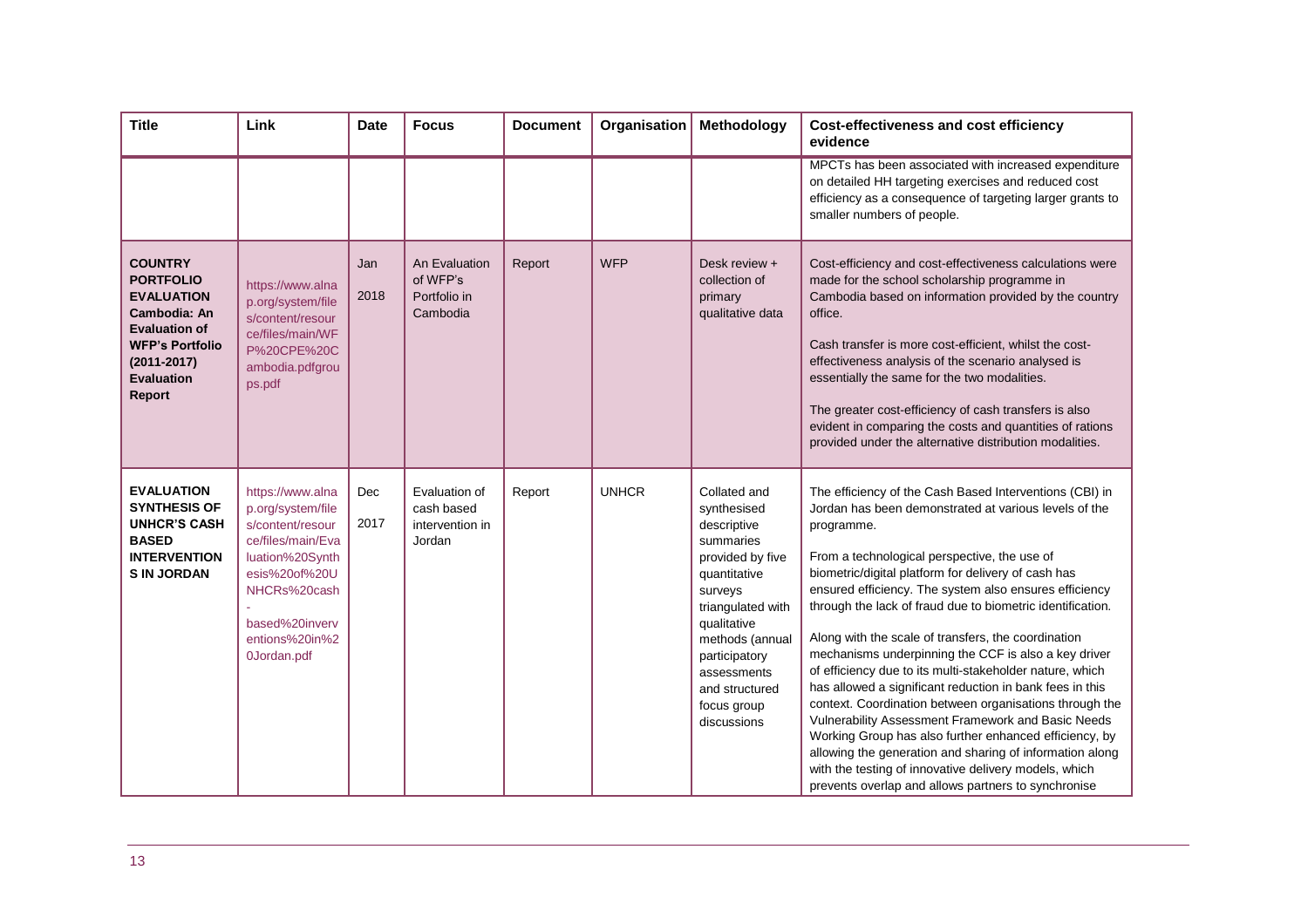| <b>Title</b>                                                                                                                                                                    | Link                                                                                                                                                 | <b>Date</b>   | <b>Focus</b>                                              | <b>Document</b> | Organisation  | Methodology                                                                                                                                                                                                                                                                 | <b>Cost-effectiveness and cost efficiency</b><br>evidence                                                                                                                                                                                                                                                                                                                                                                                                                                                                                                                                                                                                                                                                                                                                                                                                                                                                                                                                                                                                                                                                                                                                 |
|---------------------------------------------------------------------------------------------------------------------------------------------------------------------------------|------------------------------------------------------------------------------------------------------------------------------------------------------|---------------|-----------------------------------------------------------|-----------------|---------------|-----------------------------------------------------------------------------------------------------------------------------------------------------------------------------------------------------------------------------------------------------------------------------|-------------------------------------------------------------------------------------------------------------------------------------------------------------------------------------------------------------------------------------------------------------------------------------------------------------------------------------------------------------------------------------------------------------------------------------------------------------------------------------------------------------------------------------------------------------------------------------------------------------------------------------------------------------------------------------------------------------------------------------------------------------------------------------------------------------------------------------------------------------------------------------------------------------------------------------------------------------------------------------------------------------------------------------------------------------------------------------------------------------------------------------------------------------------------------------------|
|                                                                                                                                                                                 |                                                                                                                                                      |               |                                                           |                 |               |                                                                                                                                                                                                                                                                             | their advocacy.<br>The collaborative approach to the CCF, which is<br>innovative in not only its design but also its partnership<br>with the private sector, has been key in driving the<br>economy and efficiency dimensions of this programme.<br>The efficiencies in scaling outreach by pooling<br>resources, driving down the interest rate and minimising<br>loss of intended recipients are example of how many<br>linkages the innovation side of CBI has had with all other<br>evaluation benchmarks.                                                                                                                                                                                                                                                                                                                                                                                                                                                                                                                                                                                                                                                                            |
| Humanitarian<br><b>Cash Transfers</b><br>in the<br><b>Democratic</b><br><b>Republic of the</b><br>Congo:<br><b>Evidence from</b><br><b>UNICEF's ARCC</b><br><b>Il Programme</b> | https://www.alna<br>p.org/system/file<br>s/content/resour<br>ce/files/main/hu<br>manitarian-cash-<br>transfer-drc-<br>learning-paper-<br>english.pdf | April<br>2017 | Evaluation of<br>cash based<br>intervention in<br>the DRC | Report          | <b>UNICEF</b> | A mixed-<br>methods study,<br>using a<br>combination of<br>quantitative data<br>collected from<br>Phase 1 and<br>Phase 2 and<br>qualitative data<br>based on<br>combination of<br>focus group<br>discussions, in-<br>depth interviews<br>and key<br>informant<br>interviews | It was consistently found that programme beneficiaries<br>exhibited a wide set of needs, as indicated by their<br>expenditure patterns.<br>Cash approach may be a more effective way to meet the<br>diverse needs of programme beneficiaries in the DRC,<br>where the heterogeneity of contexts and the protracted<br>nature of the crisis have created a wide diversity of<br>needs among the affected population. Moreover, the<br>positive impacts recorded in multiple sectors further<br>confirm that cash delivers multi-sector positive<br>outcomes, unlike mono-sector interventions.<br>The increase in income from both on- and off-farm<br>labour, the impact on livestock ownership, the reductions<br>in debt and the increase in savings demonstrate that<br>beneficiaries used the transfer in productive ways to<br>generate greater benefits.<br>The increased food security, ownership of essential<br>household items and assets, school enrolment, access<br>to health care for children and resiliency of beneficiary<br>households demonstrate that the transfer delivered<br>protective benefits as well.<br>There were just a few differences in impacts based on |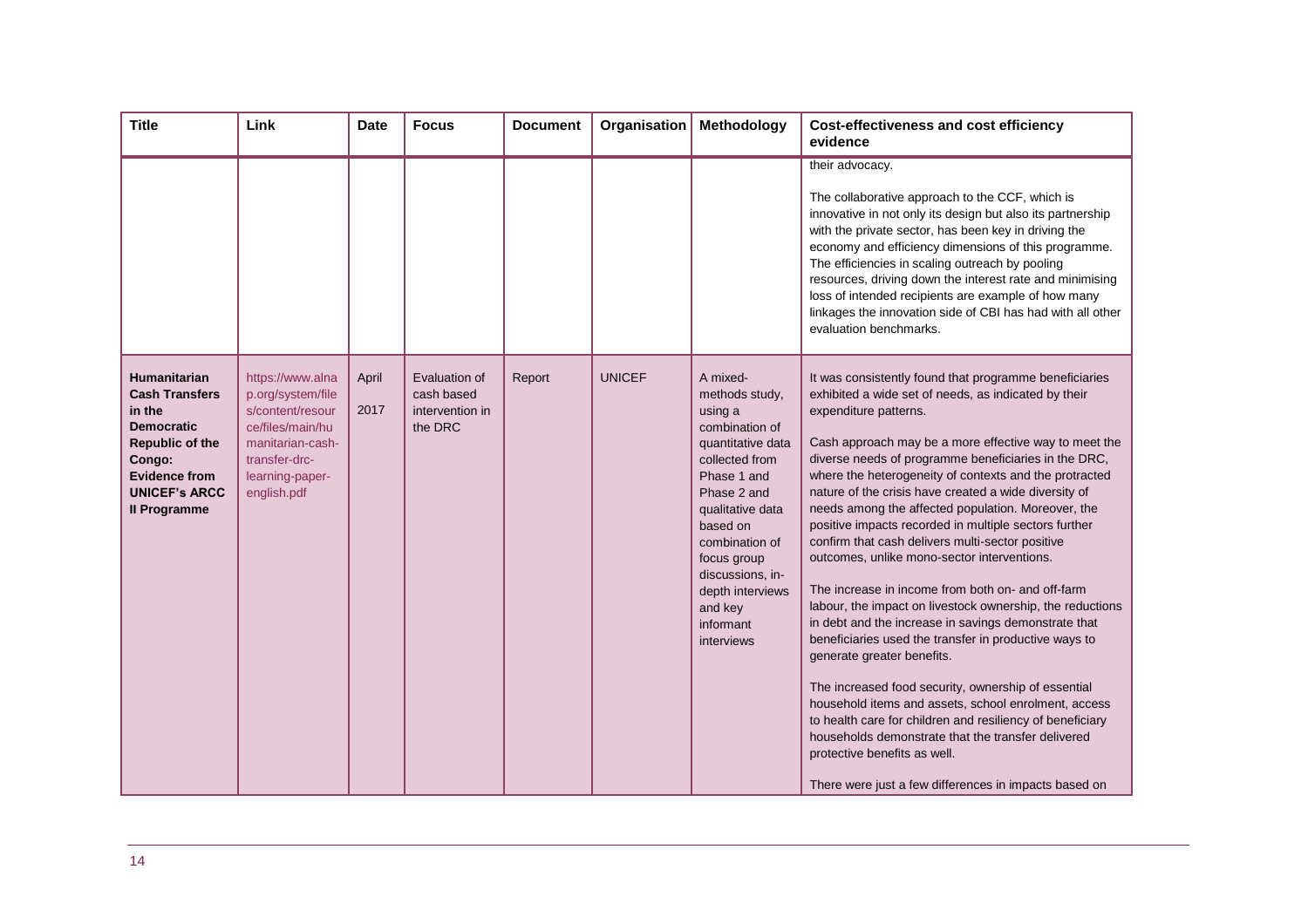| <b>Title</b>                                                                                              | Link                                                                                                                                      | <b>Date</b>   | <b>Focus</b>                                                   | <b>Document</b>      | Organisation                 | Methodology                                                                                                                  | <b>Cost-effectiveness and cost efficiency</b><br>evidence                                                                                                                                                                                                                                                                                                                                                                                                                                                                                                                                                                                                                                                                                                                                                                                                                                                                                              |
|-----------------------------------------------------------------------------------------------------------|-------------------------------------------------------------------------------------------------------------------------------------------|---------------|----------------------------------------------------------------|----------------------|------------------------------|------------------------------------------------------------------------------------------------------------------------------|--------------------------------------------------------------------------------------------------------------------------------------------------------------------------------------------------------------------------------------------------------------------------------------------------------------------------------------------------------------------------------------------------------------------------------------------------------------------------------------------------------------------------------------------------------------------------------------------------------------------------------------------------------------------------------------------------------------------------------------------------------------------------------------------------------------------------------------------------------------------------------------------------------------------------------------------------------|
|                                                                                                           |                                                                                                                                           |               |                                                                |                      |                              |                                                                                                                              | the number of instalments used to deliver the<br>programme. Given that delivering assistance in one<br>instalment is more cost-efficient and that no significant<br>difference in impact was observed, it seems reasonable<br>to promote a one- instalment operative strategy in the<br>future for humanitarian multi-purpose cash transfer<br>programming in the DRC.                                                                                                                                                                                                                                                                                                                                                                                                                                                                                                                                                                                 |
| <b>CASE STUDY</b><br><b>FINDINGS -</b><br><b>PHILIPPINES</b><br><b>CASH WORKING</b><br><b>GROUP (CWG)</b> | https://www.alna<br>p.org/system/file<br>s/content/resour<br>ce/files/main/cal<br>p-inter-agency-<br>collaboration-cs-<br>philipp-web.pdf | 2016          | Case study<br>assessment of<br>a cash<br>working group         | Case study<br>report | Cash Learning<br>Partnership | International law<br>and<br>organisational<br>operations<br>practice analysis                                                | In terms of cost effectiveness, the CWG's role as a<br>strong information-sharing and coordination platform<br>with a wide membership of agencies, government<br>counterparts and FSPs, was cited as a facilitating factor<br>in the formation of partnerships bilaterally between<br>agencies within the group. In addition, the link to the<br>other sectors and clusters allowed members to develop<br>inter-sectoral responses with complementary activities<br>across sectors.                                                                                                                                                                                                                                                                                                                                                                                                                                                                    |
| Time for change<br><b>Harnessing the</b><br>potential of<br>humanitarian<br>cash transfers                | https://www.alna<br>p.org/system/file<br>s/content/resour<br>ce/files/main/114<br>19.pdf                                                  | March<br>2017 | Analysis of<br>opportunities<br>and obstacles<br>to better CBI | Report               | ODI                          | Case studies<br>analysis<br>(Ukraine, Iraq,<br>the Democratic<br>Republic of the<br>Congo (DRC),<br>Mozambique<br>and Nepal) | The tendency of agencies to provide cash on their own<br>terms and inconsistently share data on recipients results<br>in an incomplete picture of who is in need and who is<br>reached with assistance. This overall process of<br>information management has huge potential for more<br>secure, accountable and efficient identification,<br>registration and targeting.<br>Competition over who controls the delivery of cash<br>should not obscure the scope for collaboration and the<br>need for improvement in processes of assessment,<br>response analysis, identification, registration, targeting,<br>monitoring, beneficiary feedback and evaluation.<br>There are concerns that calls to use cash transfers<br>across sectors could inappropriately lead to cash<br>supplanting technical expertise and sector-specific<br>responses, for example replacing healthcare provision or<br>expecting that money alone can lead to safe housing |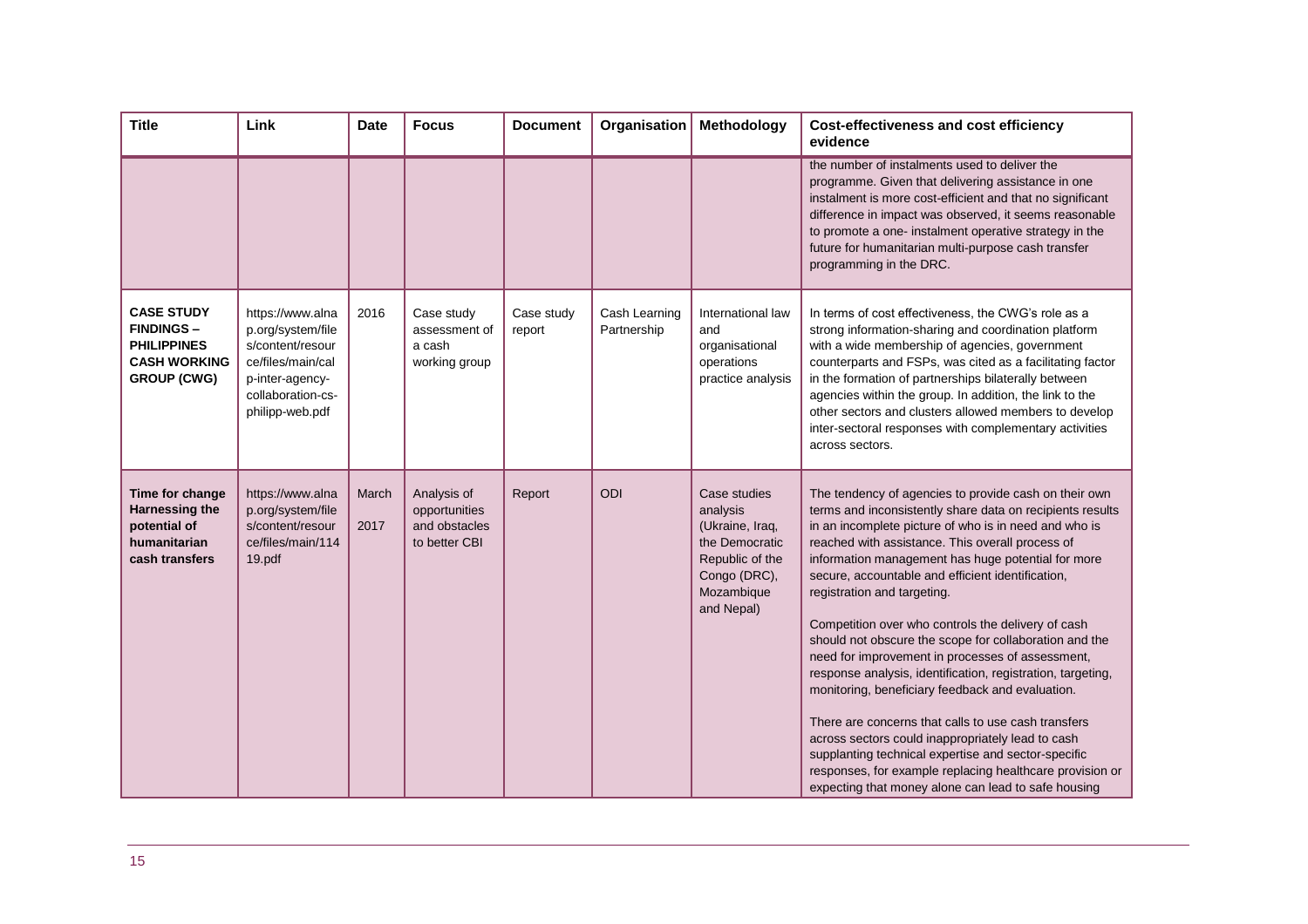| <b>Title</b>                                                                               | Link                                                                                                                                                                                                 | <b>Date</b> | <b>Focus</b>            | <b>Document</b> | Organisation                                              | Methodology                                                                                                                                                                                                                           | <b>Cost-effectiveness and cost efficiency</b><br>evidence                                                                                                                                                                                                                                                                                                                                                                                                                                                                                                                                                                                                                                                                                                                                                                                                                                                                                                                                                                                                                                                                                                                                                                                                                                                                                            |
|--------------------------------------------------------------------------------------------|------------------------------------------------------------------------------------------------------------------------------------------------------------------------------------------------------|-------------|-------------------------|-----------------|-----------------------------------------------------------|---------------------------------------------------------------------------------------------------------------------------------------------------------------------------------------------------------------------------------------|------------------------------------------------------------------------------------------------------------------------------------------------------------------------------------------------------------------------------------------------------------------------------------------------------------------------------------------------------------------------------------------------------------------------------------------------------------------------------------------------------------------------------------------------------------------------------------------------------------------------------------------------------------------------------------------------------------------------------------------------------------------------------------------------------------------------------------------------------------------------------------------------------------------------------------------------------------------------------------------------------------------------------------------------------------------------------------------------------------------------------------------------------------------------------------------------------------------------------------------------------------------------------------------------------------------------------------------------------|
|                                                                                            |                                                                                                                                                                                                      |             |                         |                 |                                                           |                                                                                                                                                                                                                                       | reconstruction. While the case studies found no<br>evidence that this has occurred, these concerns need to<br>be heeded by donors and cash units within aid agencies.<br>The stress should be on finding constructive ways for<br>cash, in-kind responses and technical and sectoral<br>expertise to work together.                                                                                                                                                                                                                                                                                                                                                                                                                                                                                                                                                                                                                                                                                                                                                                                                                                                                                                                                                                                                                                  |
| The effects of<br>DFID's cash<br>transfer<br>programmes on<br>poverty and<br>vulnerability | https://www.alna<br>p.org/system/file<br>s/content/resour<br>ce/files/main/icai<br>-review-the-<br>effects-of-dfid's-<br>cash-transfer-<br>programmes-on-<br>poverty-and-<br>vulnerability-<br>1.pdf | Jan<br>2017 | Review of<br>DFID's CBI | Report          | <b>The</b><br>Independent<br>Commission<br>for Aid Impact | Literature<br>review, key<br>stakeholder<br>interviews with<br>36 DFID staff.<br>desk review of<br>18 programmes,<br>country case<br>studies of DFID<br>cash transfer<br>programming in<br>two countries:<br>Bangladesh and<br>Rwanda | DFID's cash transfer programming offers a strong value<br>for money case. There is solid evidence that it delivers<br>consistently on its core objective of alleviating extreme<br>poverty and reducing vulnerability.<br>There are short-term trade-offs involved in funding<br>through national systems, and DFID should ensure that<br>its technical assistance is sufficiently focused on<br>improving financial sustainability.<br>DFID's choice to work through national government<br>systems wherever possible necessarily entails a trade-<br>off on value for money. While positive impact across the<br>board was found, recurrent weaknesses in targeting,<br>timeliness and transfer size show that there is scope to<br>further improve value for money.<br>One of the common measures of value for money is the<br>proportion of programme budget spent on actual cash<br>transfers. However, the figure needs to be interpreted in<br>context. For example, two DFID-funded programmes in<br>Bangladesh both spend unusually low proportions of<br>their budgets on direct transfers. In the Chars<br>Livelihoods Programme, the low proportion is partly the<br>inevitable consequence of the programme's intended<br>beneficiaries, who live on Bangladesh's riverine sand<br>and silt landmasses (chars) and are costly to reach. |
| <b>Scaling up</b><br>humanitarian                                                          | https://www.alna<br>p.org/system/file                                                                                                                                                                | 2016        | <b>Review of CBI</b>    | Working         | <b>ODI</b>                                                | Review of<br>documents and                                                                                                                                                                                                            | Humanitarian cash transfers after the 2015 Nepal<br>earthquakes were a major and highly appropriate part of                                                                                                                                                                                                                                                                                                                                                                                                                                                                                                                                                                                                                                                                                                                                                                                                                                                                                                                                                                                                                                                                                                                                                                                                                                          |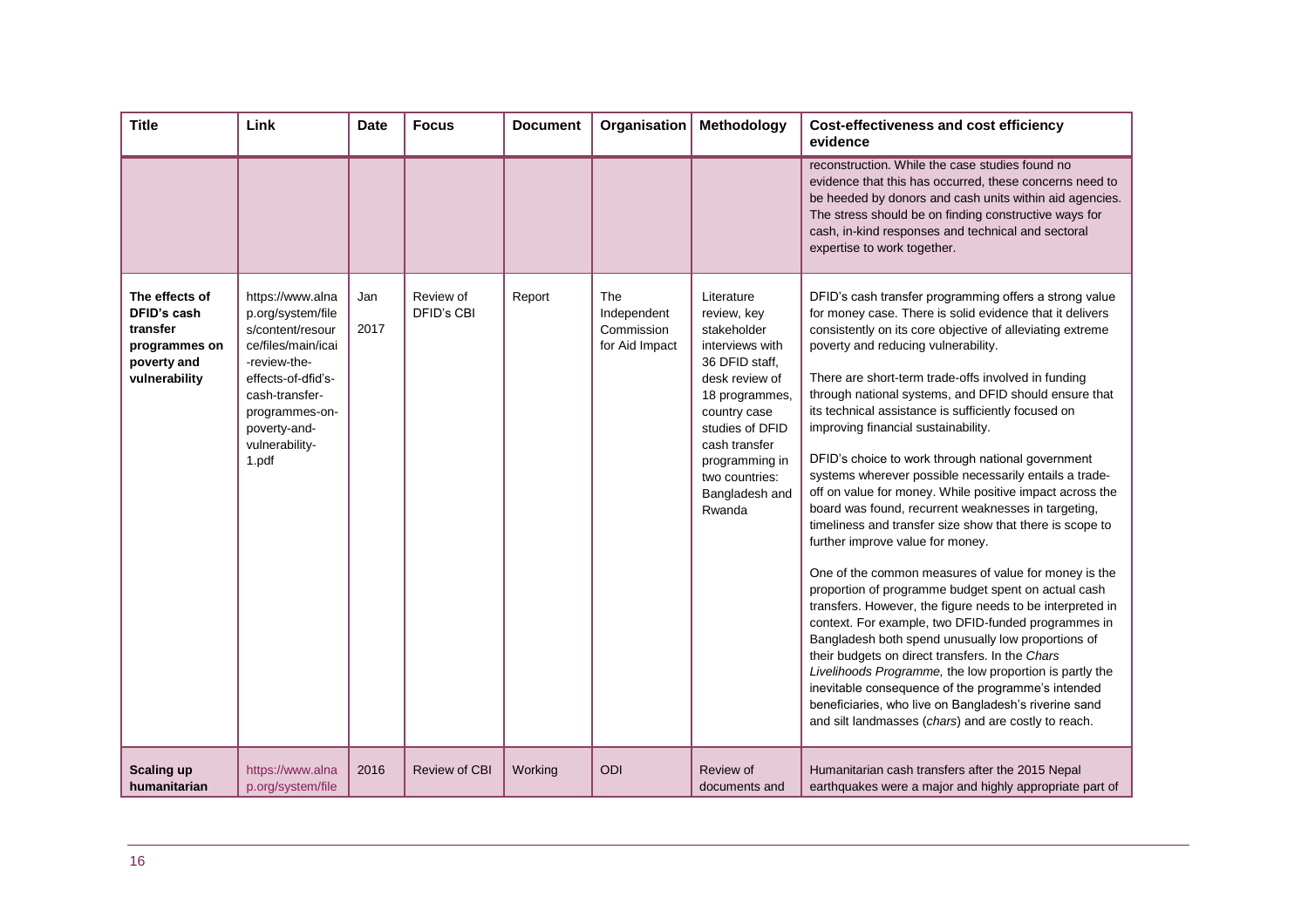| <b>Title</b>                                                                                                    | Link                                                                                                                                           | <b>Date</b>  | <b>Focus</b>         | <b>Document</b> | Organisation | Methodology                                                                                                                                                                                                                      | <b>Cost-effectiveness and cost efficiency</b><br>evidence                                                                                                                                                                                                                                                                                                                                                                                                                                                                                                                                                                                                                                                                                                                                                                                                                                                                                                                                                                                                                                                                                                                                                                                                                                                                  |
|-----------------------------------------------------------------------------------------------------------------|------------------------------------------------------------------------------------------------------------------------------------------------|--------------|----------------------|-----------------|--------------|----------------------------------------------------------------------------------------------------------------------------------------------------------------------------------------------------------------------------------|----------------------------------------------------------------------------------------------------------------------------------------------------------------------------------------------------------------------------------------------------------------------------------------------------------------------------------------------------------------------------------------------------------------------------------------------------------------------------------------------------------------------------------------------------------------------------------------------------------------------------------------------------------------------------------------------------------------------------------------------------------------------------------------------------------------------------------------------------------------------------------------------------------------------------------------------------------------------------------------------------------------------------------------------------------------------------------------------------------------------------------------------------------------------------------------------------------------------------------------------------------------------------------------------------------------------------|
| cash transfers in<br><b>Nepal</b>                                                                               | s/content/resour<br>ce/files/main/revi<br>ew-889-all.pdf                                                                                       |              |                      | paper           |              | reports;<br>interviews with<br>staff from DFID,<br>international<br>humanitarian<br>and<br>development<br>organisations,<br>and United<br><b>Nations</b><br>agencies<br>involved in the<br>cash response<br>to the<br>earthquake | the response given the challenging logistics of delivering<br>in-kind aid to remote mountainous areas.<br>Humanitarian cash coordination and preparedness<br>before the earthquake, was limited. The first international<br>cash responses took place within two weeks of the<br>earthquake but took 2-3 months to reach significant<br>scale. The lack of a national policy on cash transfers,<br>and delegation of authority to district administrators<br>meant that cash responses were slower to scale up in<br>some districts due to concerns around misuse of funds<br>or potential to fuel conflict between different groups in<br>the community.<br>The earthquakes marked a scaling up of the<br>international cash response, but there is a strong sense<br>that any further scaling up for future emergencies will be<br>difficult. Barriers to scaling up cash in Nepal relate to<br>institutional and political arrangements, coordination<br>structures and the financial infrastructure.<br>Cash is not appropriate as a response in all locations.<br>Smaller affected communities in the higher mountains<br>were provided with in-kind items since markets in these<br>areas were barely functional even before the<br>earthquake, and they were remote locations not<br>connected to the road network. |
| Adaptable and<br>effective: Cash<br>in the face of<br>multi-<br>dimensional<br>crisis: Lessons<br>from Zimbabwe | https://www.alna<br>p.org/system/file<br>s/content/resour<br>ce/files/main/car<br>e-ctp-lessons-<br>from-zimbabwe-<br>summary-2017-<br>web.pdf | June<br>2017 | Evaluation of<br>CBI | Report          | CARE         | Quantitative<br>internal<br>evaluation and<br>qualitative<br>external<br>evaluation<br>based on focus<br>group<br>discussions, and<br>key informant                                                                              | Value for Money of Cash Transfer Programming: ratio of<br>direct versus indirect costs was 9.14:1 (£1 of indirect for<br>£9.14 of direct costs)<br>Food security: Meals increased by 29.2% for children<br>(from 1.84 to 2.72) and 18.6% for adults (from 1.94 to<br>2.50)<br>21.7% reduction of negative coping strategies                                                                                                                                                                                                                                                                                                                                                                                                                                                                                                                                                                                                                                                                                                                                                                                                                                                                                                                                                                                                |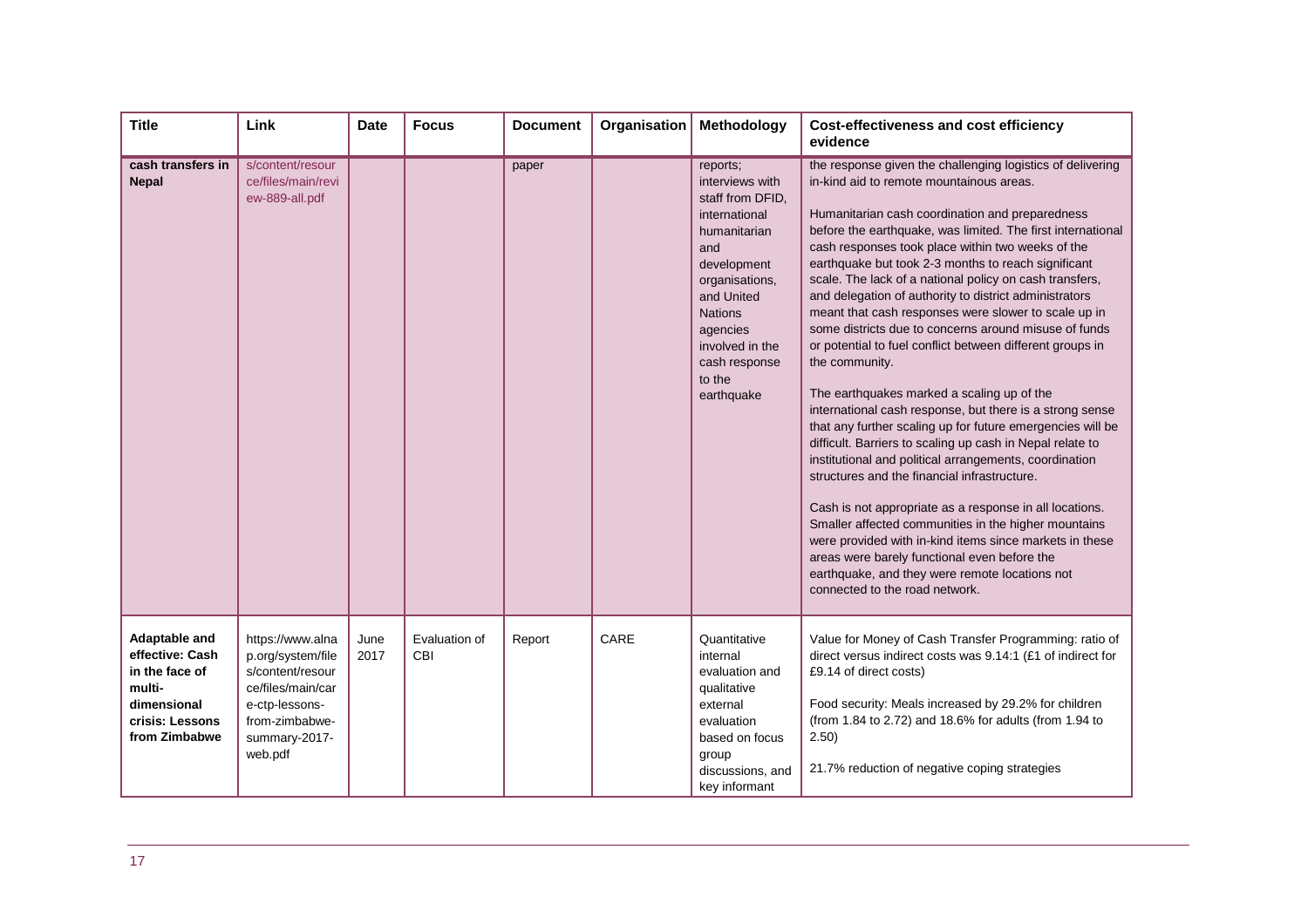| <b>Title</b>                                                                                                         | Link                                                                                                                                                                             | <b>Date</b>   | <b>Focus</b>                                                                                            | <b>Document</b> | Organisation                                  | Methodology | <b>Cost-effectiveness and cost efficiency</b><br>evidence                                                                                                                                                                                                                                                                                                                                                                                                                                                                                                                                                                                                                                                                                                                                                                                                                                                                                                                                 |
|----------------------------------------------------------------------------------------------------------------------|----------------------------------------------------------------------------------------------------------------------------------------------------------------------------------|---------------|---------------------------------------------------------------------------------------------------------|-----------------|-----------------------------------------------|-------------|-------------------------------------------------------------------------------------------------------------------------------------------------------------------------------------------------------------------------------------------------------------------------------------------------------------------------------------------------------------------------------------------------------------------------------------------------------------------------------------------------------------------------------------------------------------------------------------------------------------------------------------------------------------------------------------------------------------------------------------------------------------------------------------------------------------------------------------------------------------------------------------------------------------------------------------------------------------------------------------------|
|                                                                                                                      |                                                                                                                                                                                  |               |                                                                                                         |                 |                                               | interviews  | In 87.5% of cases, the transfer met food needs.<br>CARE International UK's internal evaluation found that<br>cash transfers in target areas significantly boosted food<br>security, nutrition and abilities to cope with shocks.<br>Alongside these results, the external evaluation from<br>Oxford Policy Management (OPM) also underlined the<br>effectiveness of the programme's use of adequate<br>mobile networks, accountability systems, comprehensive<br>monitoring loops and tight interactions with DFID.                                                                                                                                                                                                                                                                                                                                                                                                                                                                       |
| <b>Title</b>                                                                                                         | Link                                                                                                                                                                             | <b>Date</b>   | <b>Focus</b>                                                                                            | <b>Document</b> | Organisatio<br>n                              | Methodology |                                                                                                                                                                                                                                                                                                                                                                                                                                                                                                                                                                                                                                                                                                                                                                                                                                                                                                                                                                                           |
| <b>Responding to</b><br>drought in<br>Kenya using<br>cash and<br>vouchers:<br>Learning from<br>previous<br>responses | https://www.alna<br>p.org/system/file<br>s/content/resour<br>ce/files/main/CV<br>TP%20in%20Ke<br>nya%20drought<br>%20response%2<br>O-<br>%20long%20doc<br>$%20-$<br>%20Final.pdf | April<br>2017 | The use of<br>cash and<br>vouchers in<br>drought<br>related<br>responses in<br>urban and<br>rural areas | Paper           | The Cash<br>Learning<br>Partnership<br>(CaLP) | Desk review | The mass registration and bank account opening<br>exercise was resource-intensive to put in place, but the<br>marginal cost of all additional transfers is now negligible.<br>This is a key advantage over other drought responses,<br>such as food aid, which incur significant logistic costs for<br>each distribution<br>Disaster preparedness and contingency planning may<br>help to reduce costs of cash transfer programmes (e.g.<br>by bulk purchase of hardware in advance), or at least to<br>move some of the activities and associated costs to a<br>separate occasion (e.g. by carrying out sensitisation and<br>training activities) to reduce the time required to set up<br>programmes when an emergency arises.<br>Consider whether and when the higher set-up costs<br>associated with e-transfers will be offset by the reduction<br>in recurrent costs of distribution.<br>Mobile money becomes rapidly more cost-efficient with<br>an increasing number of transfers |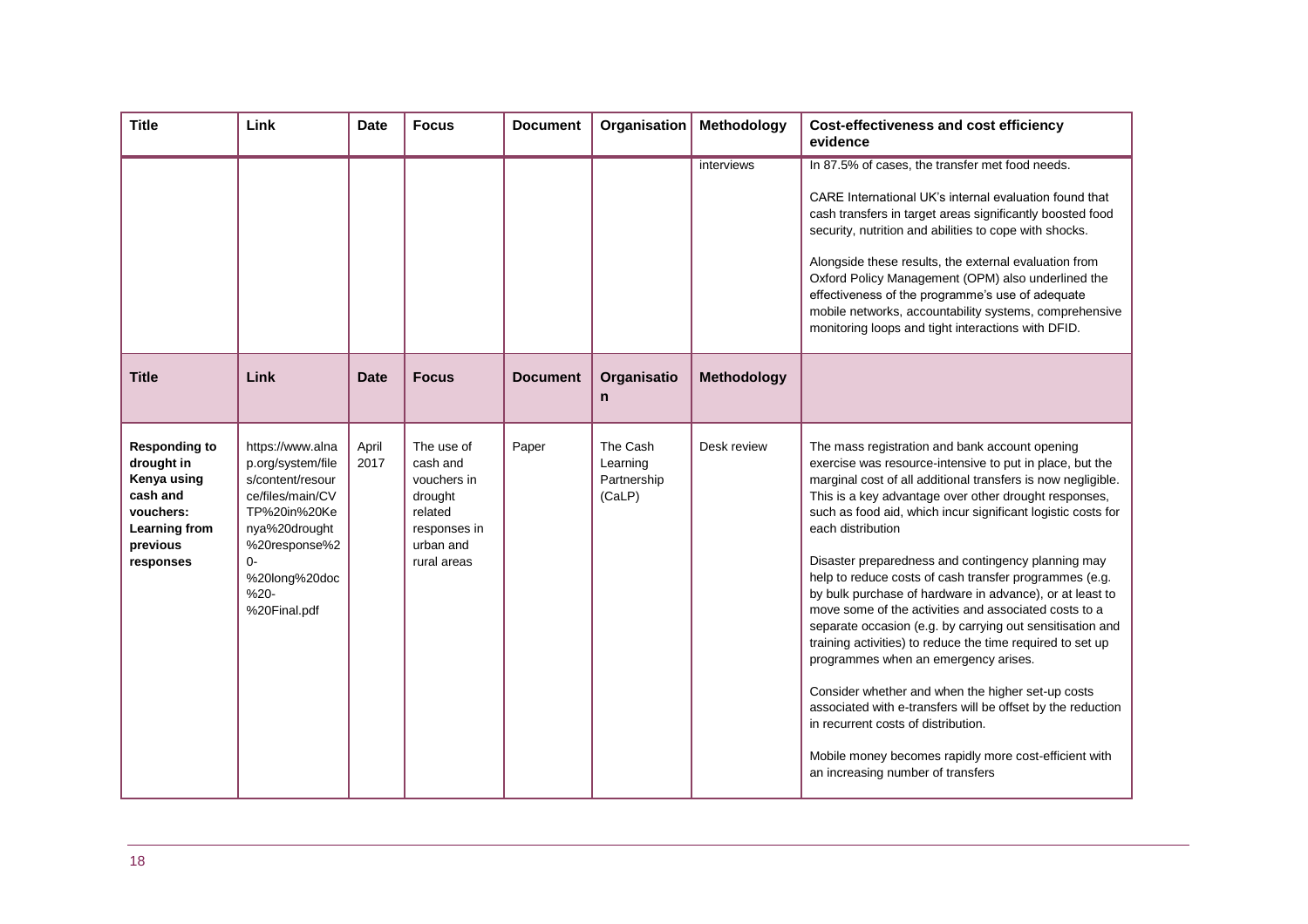| <b>Title</b>                                                                                                                                                    | Link                                                                                                                                                       | <b>Date</b> | <b>Focus</b>                                                     | <b>Document</b>  | Organisation                                  | Methodology                                                                                                                                                                                            | Cost-effectiveness and cost efficiency<br>evidence                                                                                                                                                                                                                                                                                                                                                                                                                                                                                                                                                                                                                                                                    |
|-----------------------------------------------------------------------------------------------------------------------------------------------------------------|------------------------------------------------------------------------------------------------------------------------------------------------------------|-------------|------------------------------------------------------------------|------------------|-----------------------------------------------|--------------------------------------------------------------------------------------------------------------------------------------------------------------------------------------------------------|-----------------------------------------------------------------------------------------------------------------------------------------------------------------------------------------------------------------------------------------------------------------------------------------------------------------------------------------------------------------------------------------------------------------------------------------------------------------------------------------------------------------------------------------------------------------------------------------------------------------------------------------------------------------------------------------------------------------------|
| Why not cash?<br>The case for<br>cash transfers<br>for refugees in<br><b>Mozambique</b>                                                                         | https://www.alna<br>p.org/system/file<br>s/content/resour<br>ce/files/main/112<br>89.pdf                                                                   | 2016        | <b>CBI</b><br>recommendati<br><b>on</b>                          | Working<br>paper | ODI                                           | Case study<br>research centred<br>on a literature<br>review<br>and evidence<br>gathered from<br>interviews with<br>34 people from<br>the Mozambican<br>government, UN<br>agencies, NGOs<br>and donors. | Data from 2015 shows that it would be 24% cheaper to<br>use cash transfers to support the small, long-term<br>refugee population at Maratane camp in Mozambique<br>than to provide in-kind aid.<br>Cash transfers are more efficient than in-kind food aid<br>because the local cost of food commodities is much<br>lower than the full cost of in-kind food aid to WFP, which<br>includes the purchase and transport costs to Maratane.<br>The mobile money transfer fee of 1% is also about one-<br>third of the cost of maintaining a warehouse for in-kind<br>goods.<br>The sale of some food aid also adds to the efficiency of<br>cash transfers.                                                               |
| <b>TESTING NEW</b><br><b>GROUND</b><br><b>MULTISECTOR</b><br><b>CASH</b><br><b>INTERVENTION</b><br><b>S IN MANGAIZE</b><br><b>REFUGEE</b><br><b>CAMP, NIGER</b> | https://www.alna<br>p.org/system/file<br>s/content/resour<br>ce/files/main/cal<br>p-multisector-<br>cash-<br>interventions-in-<br>niger-case-<br>study.pdf | 2016        | CBI in a<br>refugee camp<br>context                              | Paper            | The Cash<br>Learning<br>Partnership<br>(CaLP) | Case study                                                                                                                                                                                             | The three different cash programs in Mangaize are<br>having a positive impact on refugees' ability to make<br>their own choices and support themselves.<br>The market impact of the cash in flux into the economy<br>of Mangaize is significant. There has been an expansion<br>of sales and trade on all markets of the area. This had<br>developed rapidly since the introduction of the cash<br>responses. The assistance received by refugees<br>increased the availability of quality products and<br>competitive prices on local markets. It has brought more<br>cash into the market as opposed to goods for trade.<br>There is however a clear surge in prices at the market<br>during distributions of cash. |
| <b>The Other Side</b><br>of the Coin: The<br><b>Comparative</b><br><b>Evidence of</b><br>Cash and In-                                                           | https://www.alna<br>p.org/system/file<br>s/content/resour<br>ce/files/main/oth<br>er-side-of-the-                                                          | 2016        | Review of<br>evidence on<br>the<br>performance<br>of alternative | <b>Book</b>      | <b>World Bank</b><br>Group                    | Desk review                                                                                                                                                                                            | While the effectiveness of cash and in-kind is similar, the<br>efficiency is generally in favour of cash. Cash transfers<br>seem more efficient to deliver than in-kind modalities,<br>suggesting it might be more cost-effective on average.                                                                                                                                                                                                                                                                                                                                                                                                                                                                         |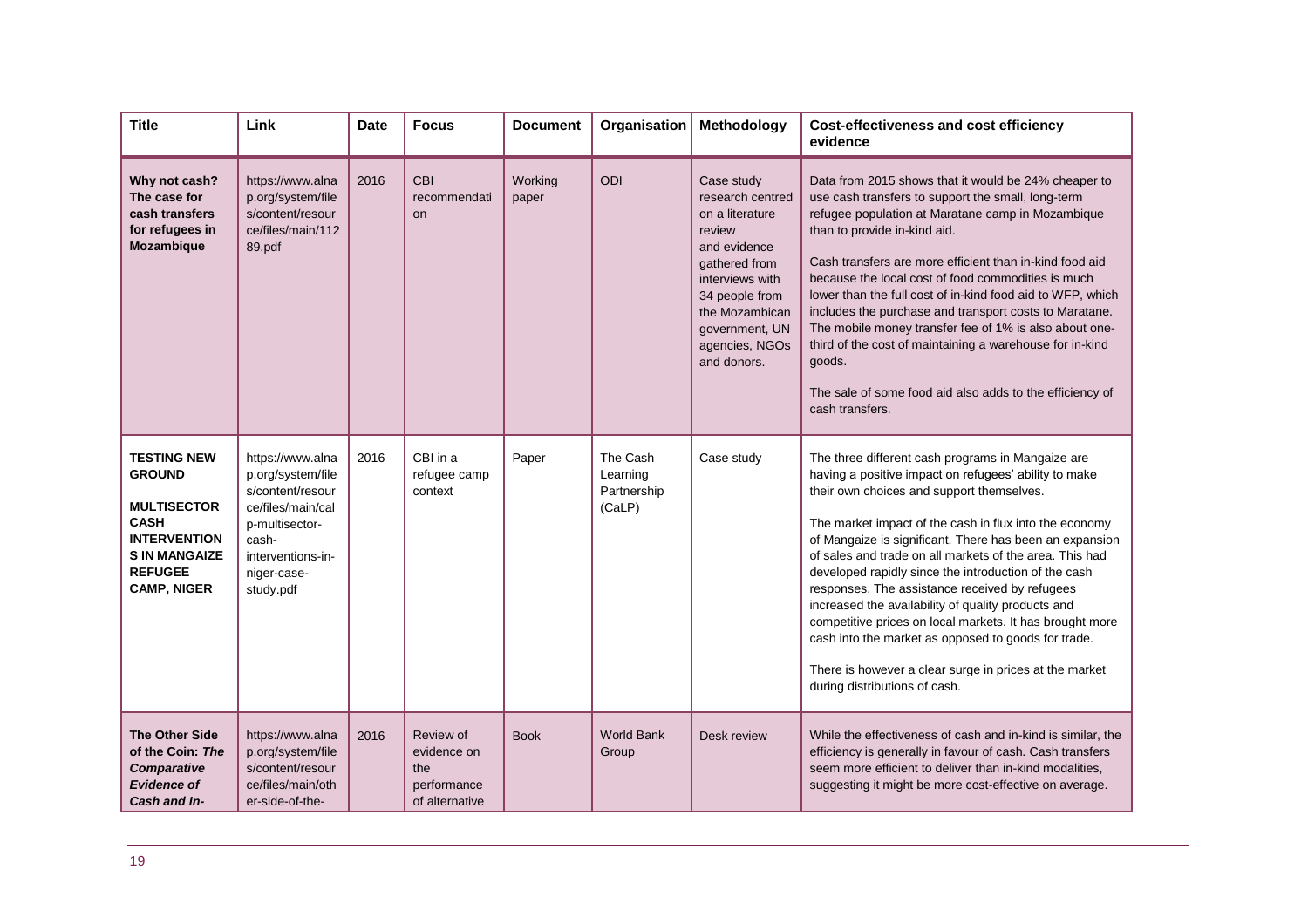| <b>Title</b>                                                                                                                                                                                         | Link                                                                 | <b>Date</b> | <b>Focus</b>                                                                                                                           | <b>Document</b>     | Organisation                         | Methodology                                                                                                                                                                                                             | <b>Cost-effectiveness and cost efficiency</b><br>evidence                                                                                                                                                                                                                                                                                                                                                                                                                                                                                                                                                                                                                                                                                                                                                                                                                                      |
|------------------------------------------------------------------------------------------------------------------------------------------------------------------------------------------------------|----------------------------------------------------------------------|-------------|----------------------------------------------------------------------------------------------------------------------------------------|---------------------|--------------------------------------|-------------------------------------------------------------------------------------------------------------------------------------------------------------------------------------------------------------------------|------------------------------------------------------------------------------------------------------------------------------------------------------------------------------------------------------------------------------------------------------------------------------------------------------------------------------------------------------------------------------------------------------------------------------------------------------------------------------------------------------------------------------------------------------------------------------------------------------------------------------------------------------------------------------------------------------------------------------------------------------------------------------------------------------------------------------------------------------------------------------------------------|
| <b>Kind Transfers</b><br>in Humanitarian<br><b>Situations</b><br>Systematic<br><b>Review</b>                                                                                                         | coin-cash-inkind-<br>gentilini.pdf                                   |             | transfer<br>modalities<br>across<br>humanitarian<br>sectors,<br>including cash<br>transfers,<br>vouchers, and<br>in-kind<br>assistance |                     |                                      |                                                                                                                                                                                                                         | Delivery is only one dimension of cost assessments, and<br>overall costs would hinge on the scale of interventions,<br>crisis context, procurement practices, and hidden costs'<br>Larger-scale projects were in general more efficient than<br>smaller projects; once at scale, cash transfers are more<br>efficient than in-kind transfers<br>Efficiency is also influenced by whether cash is provided<br>as a substitute for in-kind assistance or whether in<br>addition to it; example: a refugee program in Ethiopia<br>replaced a portion of the in-kind basket with cash. Data<br>suggest that cash was 25-30 per cent cheaper to deliver<br>than in-kind aid.<br>Many of the gains of cash transfers arise because the<br>agency delivering food did not set up a separate system<br>for cash, but rather maintained efficiency by using the<br>existing food delivery system.       |
| The cost of<br>preventing<br>undernutrition:<br>cost, cost-<br>efficiency and<br>cost-<br>effectiveness of<br>three cash-<br>based<br>interventions on<br>nutrition<br>outcomes in<br>Dadu, Pakistan | https://academic.<br>oup.com/heapol/<br>article/33/6/743/<br>5038292 | 2018        | Cost-<br>efficiency<br>and cost-<br>effectiveness<br>of three CBI                                                                      | Academic<br>Article | <b>Health Policy</b><br>and Planning | Accounting<br>ledgers, staff<br>interviews, key<br>informant<br>interviews with<br>programme staff<br>and community<br>members, semi-<br>structured group<br>interviews with<br>programme<br>recipients, and<br>surveys | Analysis of the cost, cost-efficiency and cost-<br>effectiveness of three cash-based interventions<br>implemented over a 6-month period-a 'double cash'<br>(DC), a 'standard cash' (SC) monthly cash distribution,<br>and a 'fresh food voucher' (FFV) monthly voucher<br>distribution-compared with a control group.<br>These interventions are highly cost-effective, yet the cost<br>is substantially higher than current government per<br>capita health expenditures in Pakistan and may not be<br>deemed affordable within national health budgets.<br>However, results of this analysis could provide<br>justification for sustained national investment in existing<br>social safety net programmes.<br>The DC was the most cost-efficient intervention, followed<br>by the SC, and finally the FFV. However, when the cost<br>of participation to beneficiaries was deducted from the |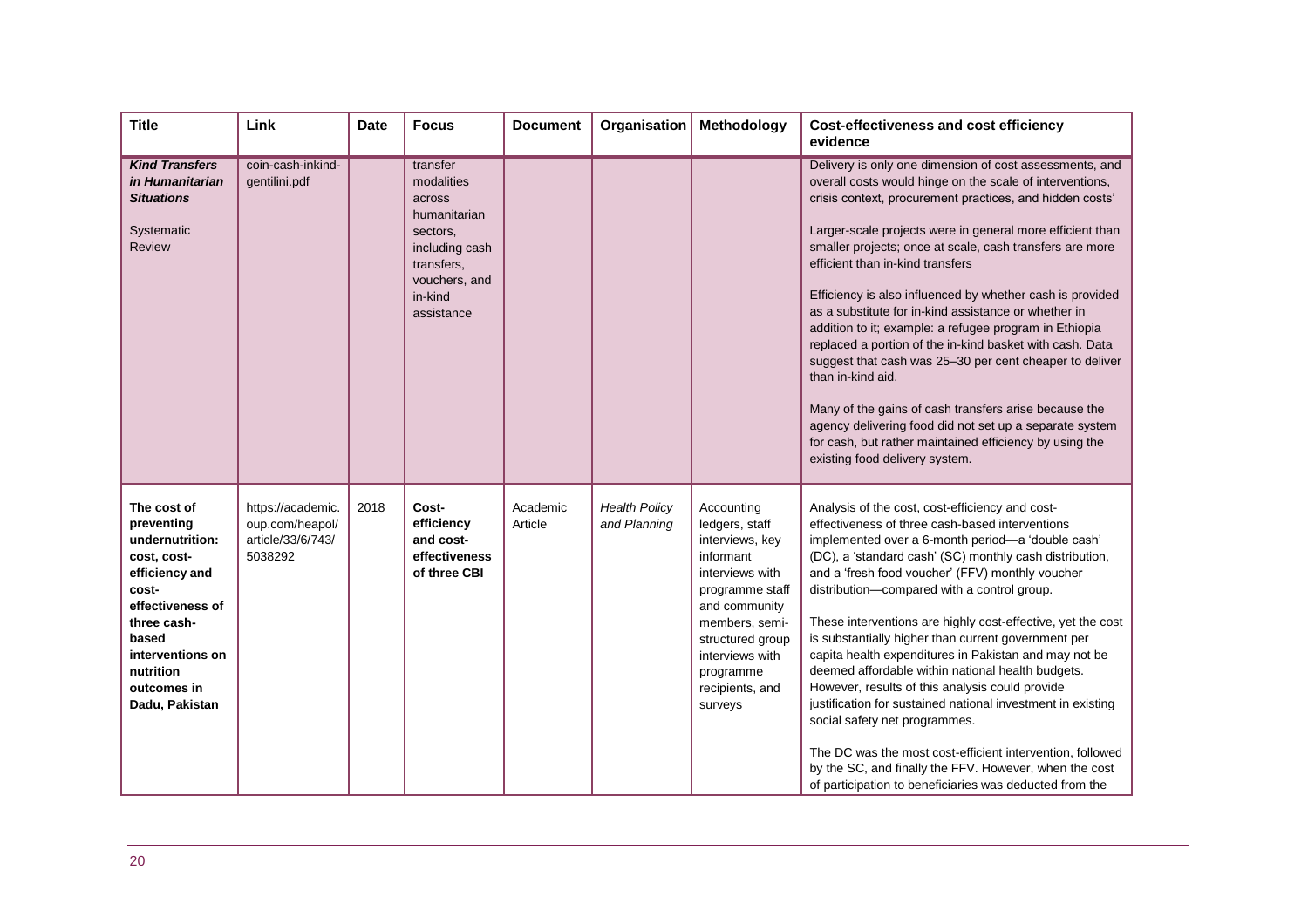| <b>Title</b>                                                                                                                                                                                                                                                              | Link                                                                                             | <b>Date</b> | <b>Focus</b>                             | <b>Document</b>     | Organisation                                        | Methodology                                                                        | Cost-effectiveness and cost efficiency<br>evidence                                                                                                                                                                                                                                                                                                                                                                                                                                                |
|---------------------------------------------------------------------------------------------------------------------------------------------------------------------------------------------------------------------------------------------------------------------------|--------------------------------------------------------------------------------------------------|-------------|------------------------------------------|---------------------|-----------------------------------------------------|------------------------------------------------------------------------------------|---------------------------------------------------------------------------------------------------------------------------------------------------------------------------------------------------------------------------------------------------------------------------------------------------------------------------------------------------------------------------------------------------------------------------------------------------------------------------------------------------|
|                                                                                                                                                                                                                                                                           |                                                                                                  |             |                                          |                     |                                                     |                                                                                    | amount transferred, the FFV was more cost-efficient<br>than the SC.                                                                                                                                                                                                                                                                                                                                                                                                                               |
| <b>Costs and cost-</b><br>efficiency of a<br>mobile cash<br>transfer to<br>prevent child<br>undernutrition<br>during the lean<br>season in<br><b>Burkina Faso</b>                                                                                                         | https://resource-<br>allocation.biome<br>dcentral.com/arti<br>cles/10.1186/s12<br>962-018-0096-9 | 2018        | CBI effect on<br>child<br>undernutrition | Academic<br>Article | Cost<br>Effectiveness<br>and Resource<br>Allocation | Interviews, focus<br>group<br>discussions,<br>review of<br>accounting<br>databases | Mobile transfers can provide a more cost-efficient<br>alternative to other cash transfer modalities, due to, for<br>example, a reduction in costs of implementation<br>associated with manual distribution of cash, and a<br>decrease in leakage by transferring money directly to<br>recipients.                                                                                                                                                                                                 |
| <b>Unconditional</b><br><b>Cash Transfers</b><br><b>Do Not Prevent</b><br><b>Children's</b><br><b>Undernutrition</b><br>in the Moderate<br>Acute<br><b>Malnutrition Out</b><br>(MAM'Out)<br>Cluster-<br>Randomized<br><b>Controlled Trial</b><br>in Rural Burkina<br>Faso | https://academic.<br>oup.com/jn/articl<br>e/147/7/1410/47<br>43674                               | 2017        | CBI effect on<br>child<br>undernutrition | Academic<br>Article | The Journal of<br><b>Nutrition</b>                  | <b>RCT</b>                                                                         | Study found no significant reduction in the incidence of<br>wasting among children belonging to households that<br>received the seasonal cash transfers compared with<br>children in the control group. In addition, the study did<br>not find any intervention effect on children's linear<br>growth, resulting in similar odds of stunting at the end of<br>the intervention. However, distributing cash reduced the<br>incidence of self-reported episodes of respiratory tract<br>infections. |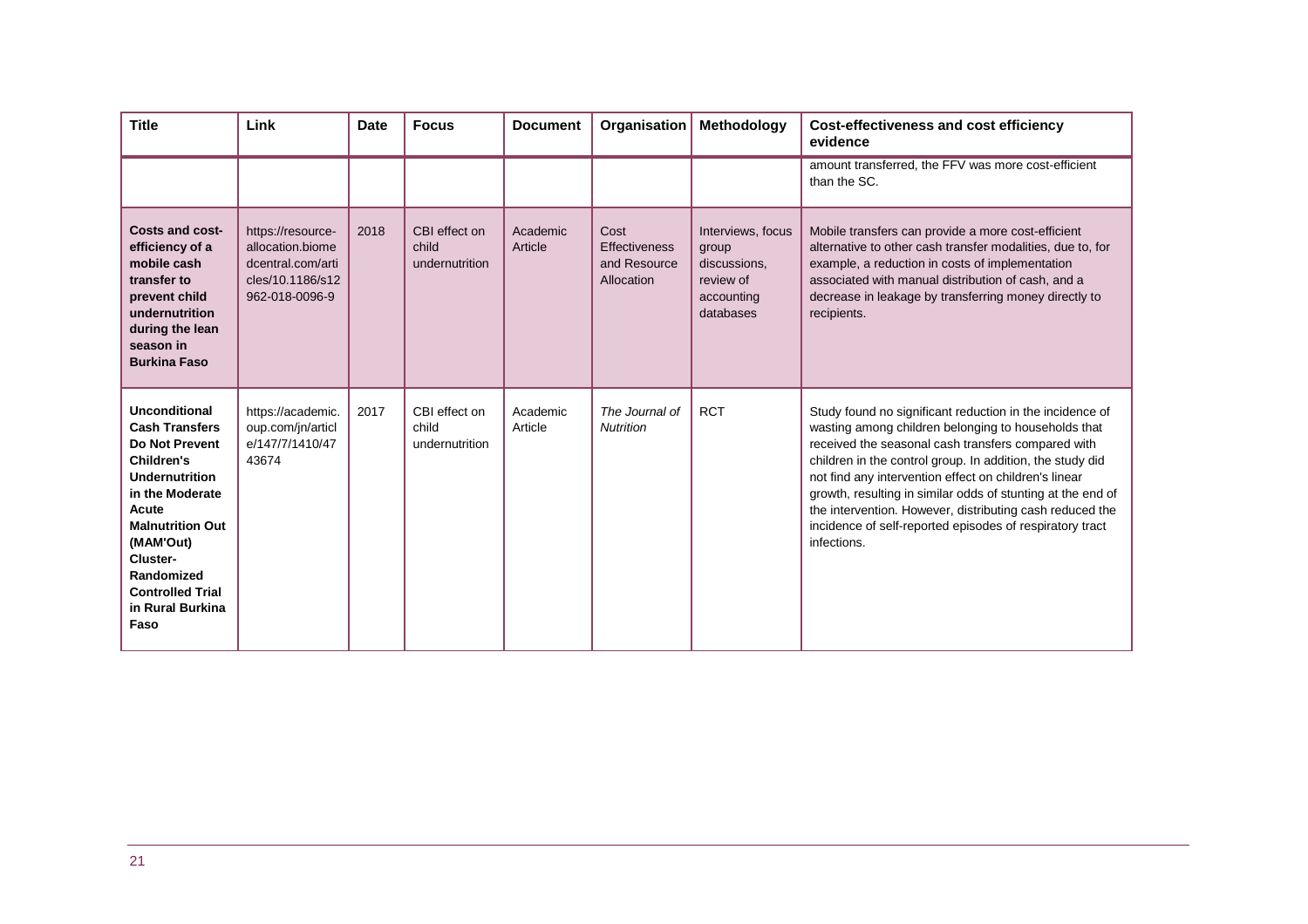| <b>Title</b>                                                                                                           | Link                                                                                                                                                            | <b>Date</b> | <b>Focus</b>                                                    | <b>Document</b>                  | Organisation | Methodology                                                                           | <b>Cost-effectiveness and cost efficiency</b><br>evidence                                                                                                                                                                                                                                                                                                                                                                                                                                                                                                                                                                                                                                                                                                                                                                           |
|------------------------------------------------------------------------------------------------------------------------|-----------------------------------------------------------------------------------------------------------------------------------------------------------------|-------------|-----------------------------------------------------------------|----------------------------------|--------------|---------------------------------------------------------------------------------------|-------------------------------------------------------------------------------------------------------------------------------------------------------------------------------------------------------------------------------------------------------------------------------------------------------------------------------------------------------------------------------------------------------------------------------------------------------------------------------------------------------------------------------------------------------------------------------------------------------------------------------------------------------------------------------------------------------------------------------------------------------------------------------------------------------------------------------------|
| <b>External</b><br><b>Evaluation of</b><br><b>WFP's Cash</b><br><b>Transfers to</b><br><b>Schools Pilot</b><br>Project | https://m.wfp.org<br>/sites/default/file<br>s/External%20E<br>valuation%20of<br>%20WFPs%20C<br>ash%20Transfer<br>s%20to%20Sch<br>ools%20Pilot%2<br>0Project.pdf | 2015        | Evaluation of a<br>CBI                                          | External<br>evaluation<br>report | <b>WFP</b>   | Interviews and<br>focus group<br>discussions<br>Review of<br>project<br>documentation | Cash Transfers to Schools Pilot Project in Isiolo<br>County, Kenya was effective and efficient means of<br>providing school feeding.<br>All 98 schools were able to purchase enough food to<br>feed their pupils every school day.<br>In total, the schools purchased 1583 MT of food<br>commodities during the pilot project. This was done at<br>a cost of CA\$ 924,843, which is estimated to be at<br>least 24% cheaper than the average cost of providing<br>food though in kind assistance<br>The WFP School Feeding programme receives both<br>in-kind and cash contributions. In-kind contributions<br>are more expensive than contributions provided in<br>cash for food purchases.<br>The cost of providing cash to schools directly was 76<br>percent of the cost of providing in-kind assistance (i.e.<br>24% cheaper). |
| <b>Value for Money</b><br>of Cash<br><b>Transfers in</b><br><b>Emergencies</b>                                         | http://www.cashl<br>earning.org/dow<br>nloads/summary<br>-vfm-cash-in-<br>emergencies-<br>report-final.pdf                                                      | Feb<br>2015 | Analysis of<br>Value for<br>Money (VfM)<br>of cash<br>transfers | Report                           | UKaid        | Desk-based<br>review<br>Case studies<br>(Ethiopia, The<br>Philippines,<br>Lebanon)    | Cash, when compared to in-kind approaches,<br>consistently emerges as more efficient to deliver.<br>The cost to aid agencies of getting cash to people is<br>generally less than the cost of delivering in-kind aid.<br>The overall efficiency of cash as compared with other<br>transfers depends on the prices of commodities that<br>recipients purchase in local markets, which can vary<br>significantly, even within countries, over time and<br>between seasons.<br>Aside from delivery costs, factors that determine the                                                                                                                                                                                                                                                                                                    |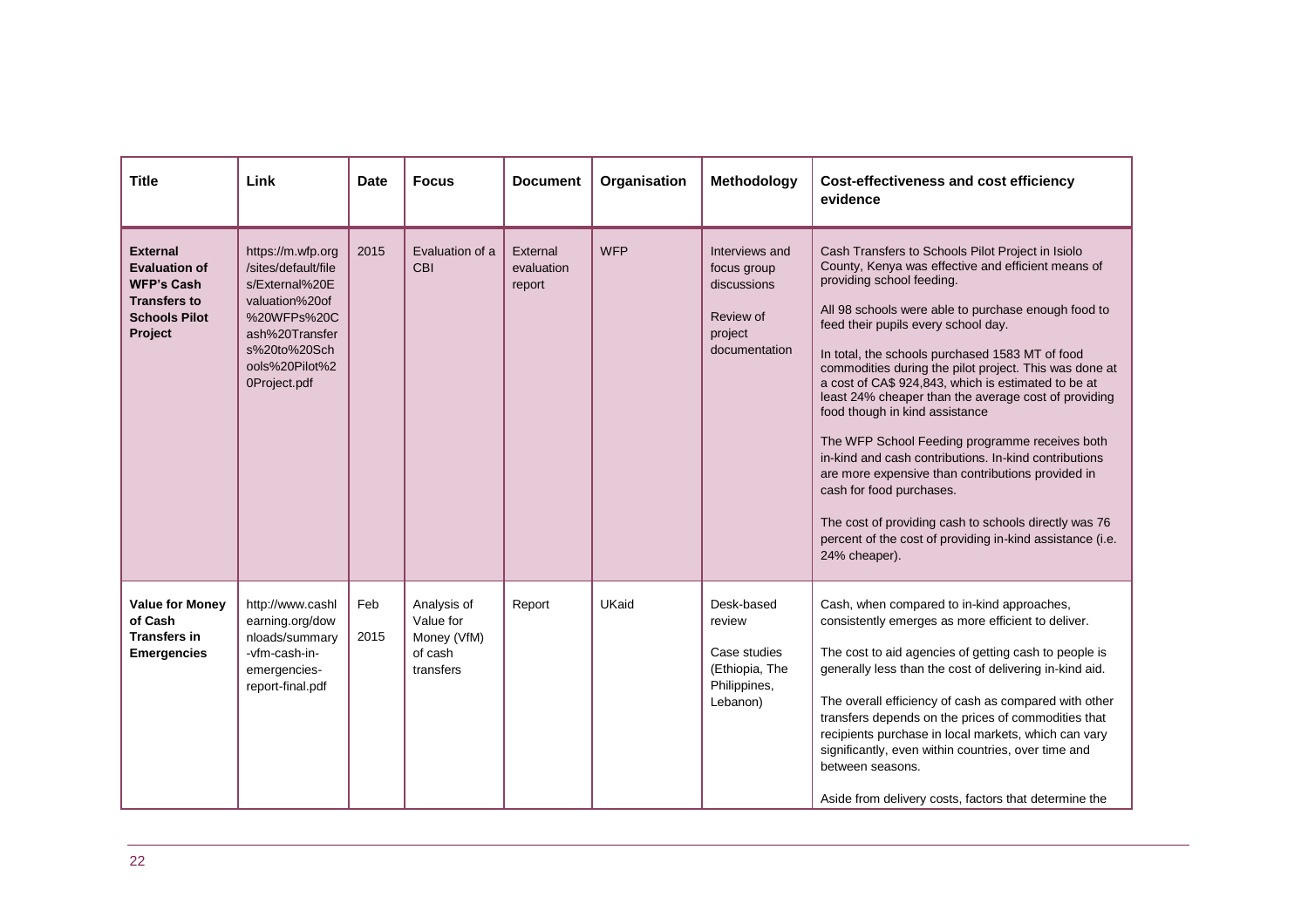|                                                                                          |                                                                                                                                             |              |                             |        |                                    |                                                                                                                                                                                                                   | relative efficiency of cash, vouchers and in-kind aid<br>include differences in local and international prices, the<br>degree of competition in voucher markets, the scale of<br>the intervention, the type of delivery mechanism and<br>the degree of market integration. The type of transfer<br>is only one factor that affects efficiency.<br>The potential for Value for Money gains of cash are<br>evident when cash is considered as a multi-sector tool.<br>The specific outcomes of the intervention depend not<br>solely on the transfer but also on the context,<br>programme design and implementation, including<br>targeting and programme quality.<br>Because cash enables households that receive it to<br>use assistance according to their own capacities, risks<br>and opportunities, a case can be made that cash has<br>the potential to support the resilience of households to<br>manage shocks<br>The flexibility of cash to provide access to a range of<br>goods and services means that it is uniquely placed to<br>enable VfM gains in the humanitarian system. |
|------------------------------------------------------------------------------------------|---------------------------------------------------------------------------------------------------------------------------------------------|--------------|-----------------------------|--------|------------------------------------|-------------------------------------------------------------------------------------------------------------------------------------------------------------------------------------------------------------------|---------------------------------------------------------------------------------------------------------------------------------------------------------------------------------------------------------------------------------------------------------------------------------------------------------------------------------------------------------------------------------------------------------------------------------------------------------------------------------------------------------------------------------------------------------------------------------------------------------------------------------------------------------------------------------------------------------------------------------------------------------------------------------------------------------------------------------------------------------------------------------------------------------------------------------------------------------------------------------------------------------------------------------------------------------------------------------------------|
| Zimbabwe 'Cash<br>First'<br>Humanitarian<br>Response 2015-<br>2017: Evaluation<br>Report | http://www.cashl<br>earning.org/dow<br>nloads/user-<br>submitted-<br>resources/2017/<br>07/1499698501.<br>2017_OPM_Eval<br>uation_Final.pdf | June<br>2017 | Evaluation of<br><b>CBI</b> | Report | <b>Oxford Policy</b><br>Management | Desk review,<br>50 key informant<br>interviews<br>32 focus group<br>discussions with<br>beneficiaries in<br>eight villages<br>In-depth<br>interviews with<br>16 beneficiaries<br>and eight non-<br>beneficiaries. | The cash transfer was a critical source of household<br>income, particularly in the lean period when other<br>sources were reduced or non-existent. The money<br>went primarily to food but for some it enabled<br>increased spending on household goods, school fees<br>and agricultural/livelihood inputs.<br>Some people were able to use a portion of the money<br>toward school fees, school debt repayment, uniforms<br>and school supplies, but overall the transfer had little<br>impact on access to services because people<br>prioritised food needs.<br>Recipients spent their combined millions of dollars at<br>local village shops, business centres with more and/or<br>bigger stores and larger towns and cities with cheaper                                                                                                                                                                                                                                                                                                                                              |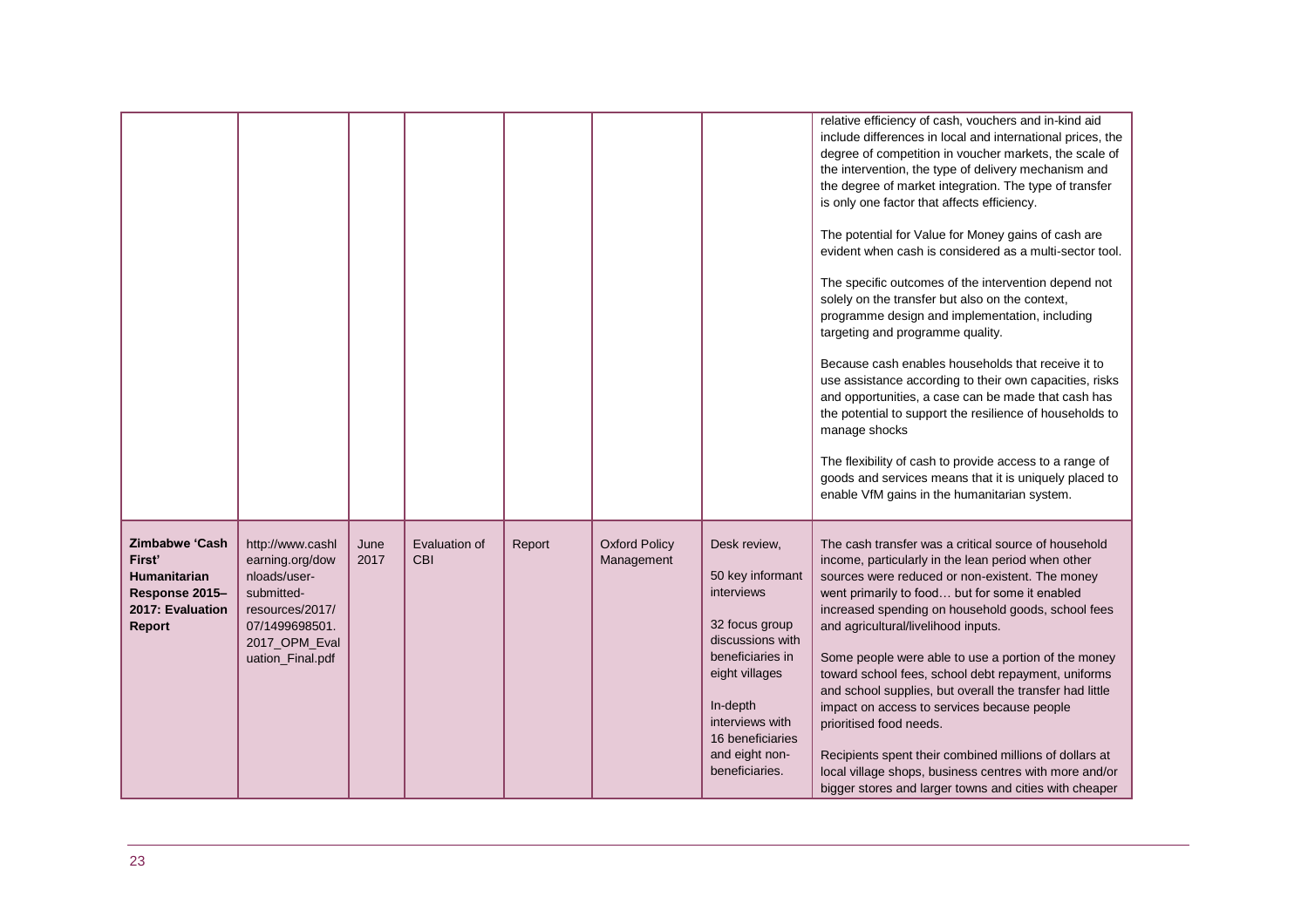|                                                                                                                  |                                                                                                                                           |               |                             |                      |                                                    |                                                                                                                                                                                                                                                 | prices. Economic actors that appear to have been big<br>winners are local shops in rural or isolated villages,<br>some of which reported dramatically increased profits.<br>Under this programme, for every \$100 delivered to the<br>recipients of the programme, \$29 was spent on the<br>administrative and running costs of the programme.<br>While global benchmarks on such ratios are lacking,<br>this appears to be quite positive on efficiency. Using<br>cost estimates from two previous food aid programmes<br>in Zimbabwe, delivering cash through the Cash First<br>programme appears to have been substantially more<br>cost-efficient than delivering food in Zimbabwe<br>(costing about one-third to deliver cash compared to<br>food).                                                                                                                                  |
|------------------------------------------------------------------------------------------------------------------|-------------------------------------------------------------------------------------------------------------------------------------------|---------------|-----------------------------|----------------------|----------------------------------------------------|-------------------------------------------------------------------------------------------------------------------------------------------------------------------------------------------------------------------------------------------------|-------------------------------------------------------------------------------------------------------------------------------------------------------------------------------------------------------------------------------------------------------------------------------------------------------------------------------------------------------------------------------------------------------------------------------------------------------------------------------------------------------------------------------------------------------------------------------------------------------------------------------------------------------------------------------------------------------------------------------------------------------------------------------------------------------------------------------------------------------------------------------------------|
| The Impact of<br><b>Cash Transfer</b><br>Programmes on<br><b>Protection</b><br><b>Outcomes in</b><br>Afghanistan | https://www.alna<br>p.org/system/file<br>s/content/resour<br>ce/files/main/erc-<br>nrc-action-<br>research-<br>afghanistan%28<br>1%29.pdf | 2015          | Impact of CBI               | Evaluation<br>report | Norwegian<br>Refugee Council                       | Quantitative<br>survey: 839<br>respondents<br>Focus group<br>discussions and<br>field key<br>informant<br>interviews<br>(KIIs)): 48<br>respondents<br>10 in-depth<br>interviews with<br>women<br>subjected to<br>Gender-based<br>Violence (GBV) | Vouchers were the preferred modality chosen by<br>stakeholders to address protection issues, however,<br>cash modalities received a much greater proportion of<br>donor funds. Furthermore, although shelter was listed<br>as the biggest protection need amongst IDPs, the<br>amount of cash received seems insufficient to address<br>the problem as the vast majority of beneficiaries<br>choose to spend their assistance on food or other<br>items. This highlights the importance of dedicated<br>cash for shelter interventions.<br>Although none of the organisations interviewed as part<br>of this study actively designed interventions to address<br>issues of GBV, 46% of displaced persons who<br>admitted to experiencing some form of violence stated<br>that the CBI they received was responsible for a<br>reduction in the frequency violence they had<br>experienced. |
| <b>Cash Alliance's</b><br><b>Food Security</b><br>and Livelihoods<br>Project in<br>Somalia:                      | https://www.nrc.<br>no/globalassets/<br>pdf/reports/food-<br>security-<br>somalia/nrc_cas                                                 | April<br>2018 | Evaluation of<br><b>CBI</b> | Report               | Forcier<br>Consulting<br>For the Cash<br>Alliance: | Desk review<br>Quantitative<br>survey through<br>computer-                                                                                                                                                                                      | The majority of beneficiaries thought the cash transfer<br>process was timely, clear, and simple. More<br>importantly, the mobile money system streamlines the<br>cash transfer process, creating less of a burden for<br>both organizations and beneficiaries. As project leads                                                                                                                                                                                                                                                                                                                                                                                                                                                                                                                                                                                                          |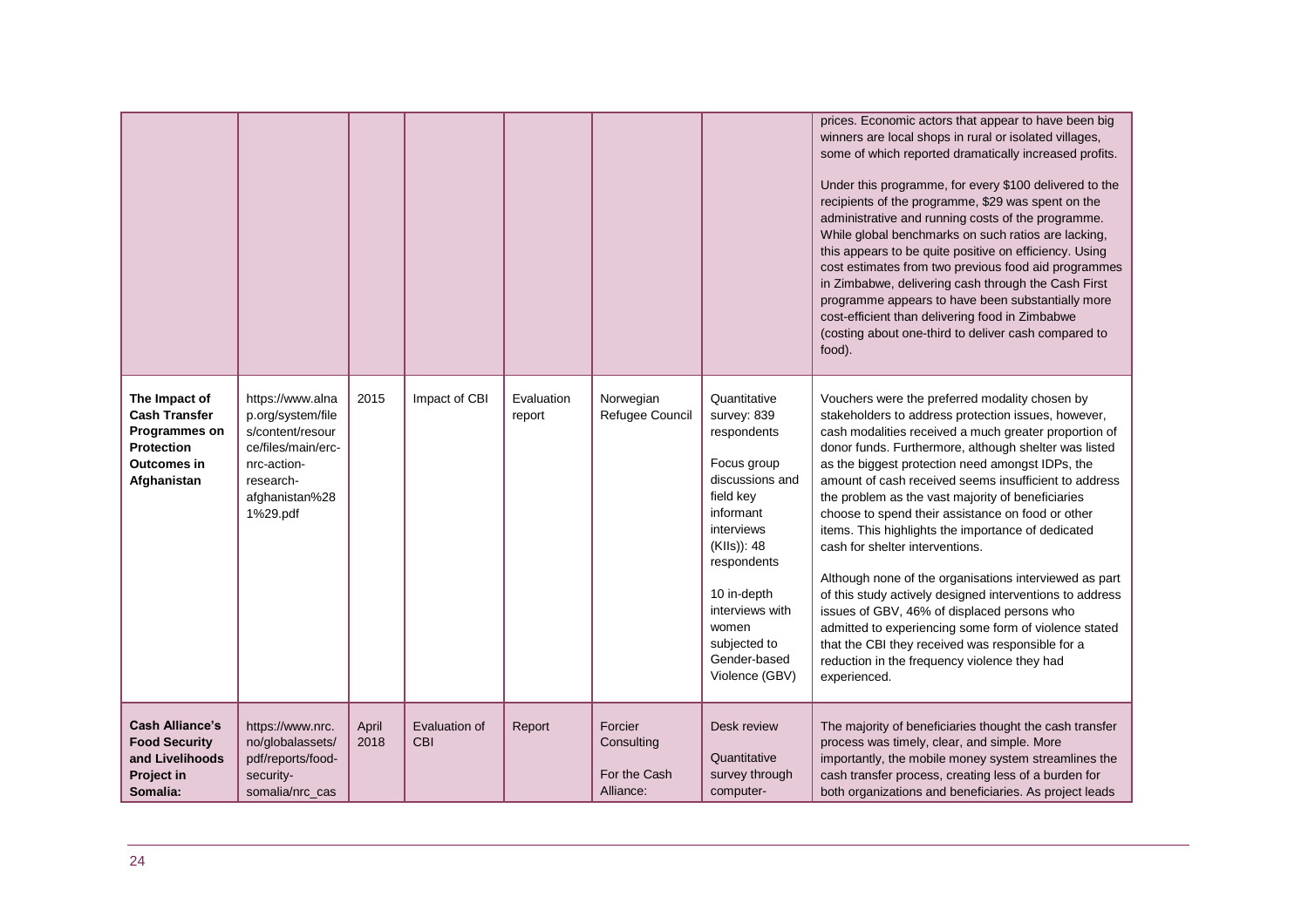| Learning,<br>Review, and<br>Impact<br><b>Assessment</b>                               | h-alliance_final-<br>report_v6_clean.<br>pdf                                                                  |      |                                                        |                    | Concern<br>Worldwide,<br>Cooperazione<br>Internazionale,<br>Save the<br>Children, Danish<br>Refugee Council<br>and Norwegian<br>Refugee Council | assisted<br>telephonic<br>interviews<br>(CATI)<br>Qualitative with<br>beneficiaries,<br>government<br>officials or<br>community<br>leaders, project<br>leads, and local<br>project staff | confirmed, the mobile money system results in money<br>that arrives directly to the beneficiary only a day or two<br>after the order was given to send the money. The<br>money does not have to travel through multiple<br>people, which lessens opportunity for corruption or<br>delays.<br>All Cash Alliance cash transfers now take place<br>through mobile money. Transferring money through<br>sim cards has several advantages. First is that money<br>is efficiently transferred directly to the beneficiaries<br>with no need to go through multiple people before<br>reaching beneficiaries. This lessens the chance of<br>corruption. Secondly, the beneficiaries can move to<br>different areas and still receive the cash transfer, a<br>benefit that is critical to reaching IDPs.<br>Qualitative results indicate that the cash transfer<br>system may have improved food security and<br>resilience by providing people with the opportunity to<br>purchase food and pay down debt, making them both<br>more food secure and more resilient.<br>The cash transfer system also appears to be reaching<br>the most vulnerable, particularly disabled people and<br>minority clans.<br>At the moment, the cash transfer amount is too little to<br>have any impact beyond food security. |
|---------------------------------------------------------------------------------------|---------------------------------------------------------------------------------------------------------------|------|--------------------------------------------------------|--------------------|-------------------------------------------------------------------------------------------------------------------------------------------------|------------------------------------------------------------------------------------------------------------------------------------------------------------------------------------------|------------------------------------------------------------------------------------------------------------------------------------------------------------------------------------------------------------------------------------------------------------------------------------------------------------------------------------------------------------------------------------------------------------------------------------------------------------------------------------------------------------------------------------------------------------------------------------------------------------------------------------------------------------------------------------------------------------------------------------------------------------------------------------------------------------------------------------------------------------------------------------------------------------------------------------------------------------------------------------------------------------------------------------------------------------------------------------------------------------------------------------------------------------------------------------------------------------------------------------------------------------------------------------------------------|
| Humanitarian<br>cash transfers:<br>cost, value for<br>money and<br>economic<br>impact | https://www.odi.<br>org/sites/odi.org.<br>uk/files/odi-<br>assets/publicatio<br>ns-opinion-<br>files/9731.pdf | 2015 | Cost efficiency<br>and cost<br>effectiveness<br>of CBI | Background<br>note | ODI                                                                                                                                             | Desk review                                                                                                                                                                              | It is usually cheaper to deliver cash than food aid and<br>that the difference can be large (e.g. with food costing<br>double or triple the cost to deliver.<br>Where aid agencies can buy food in bulk at less cost<br>than recipients purchase it in local markets, the cost<br>difference between cash and food will narrow.<br>Vouchers must be spent in certain shops and often on<br>certain goods with implications for efficiency. Limiting<br>the number of retailers (compared to cash, which can                                                                                                                                                                                                                                                                                                                                                                                                                                                                                                                                                                                                                                                                                                                                                                                          |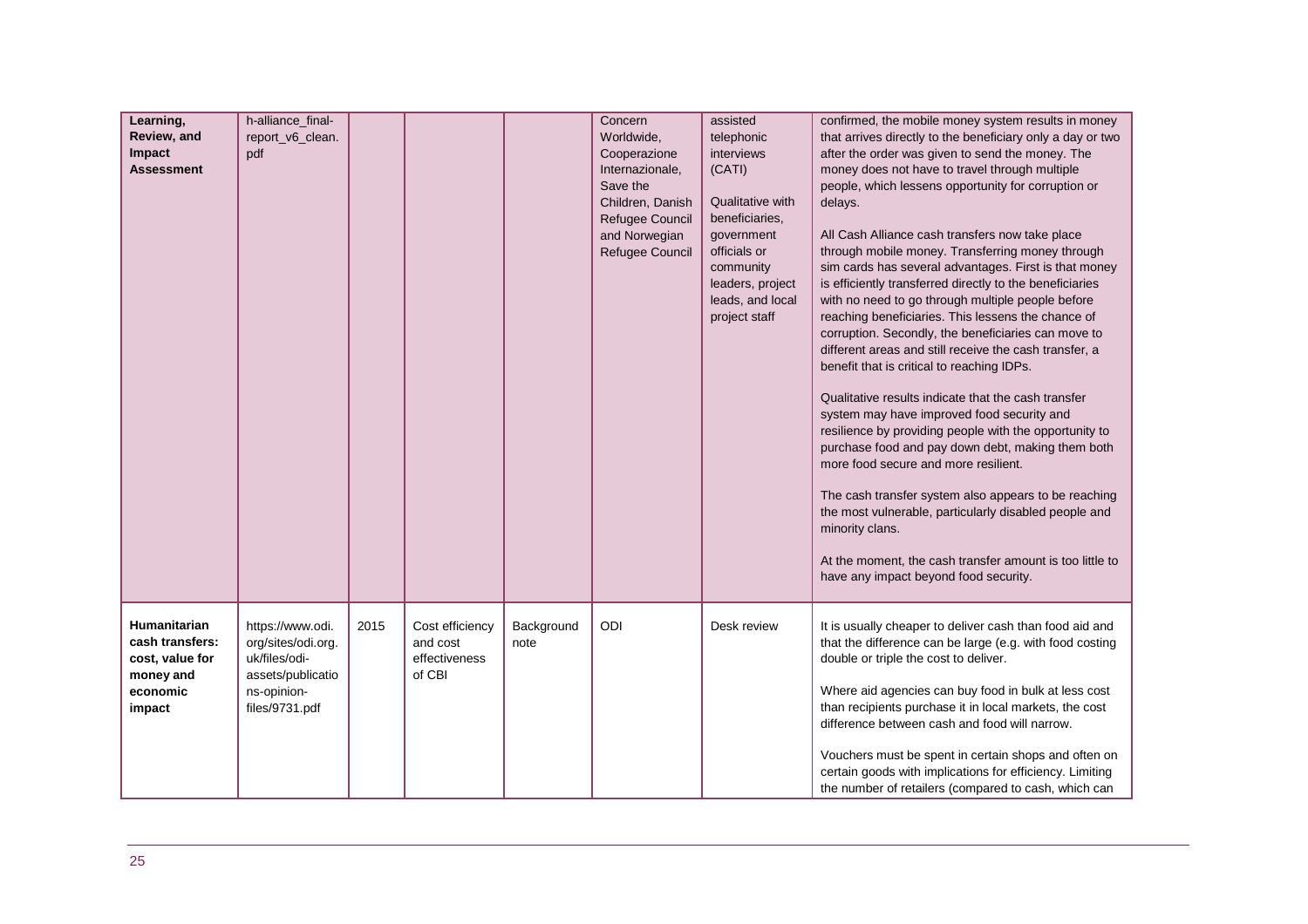|  |  |  | be spent anywhere) reduces competition and               |
|--|--|--|----------------------------------------------------------|
|  |  |  | increases risk of price increases by vendors             |
|  |  |  |                                                          |
|  |  |  |                                                          |
|  |  |  | When cash and vouchers are provided there is scope       |
|  |  |  | to work with local markets and traders to drive          |
|  |  |  | efficiencies in the supply chain for the key goods that  |
|  |  |  | people are purchasing.                                   |
|  |  |  |                                                          |
|  |  |  |                                                          |
|  |  |  | The evidence shows that in every situation in which      |
|  |  |  | cash has been used at large scale thus far markets       |
|  |  |  | have responded.                                          |
|  |  |  |                                                          |
|  |  |  |                                                          |
|  |  |  | The efficiency of cash compared to in-kind aid           |
|  |  |  | increases when one considers what it would cost for      |
|  |  |  | in-kind aid to replicate cash assistance (i.e. what      |
|  |  |  | humanitarian agencies would pay to provide similarly     |
|  |  |  | diverse goods and services that people purchase with     |
|  |  |  |                                                          |
|  |  |  | cash) rather than the cost of cash assistance to         |
|  |  |  | replicate in-kind aid. Aid agencies cannot provide the   |
|  |  |  | precise equivalent of cash through in-kind approaches    |
|  |  |  | given the diversity of goods and services purchased      |
|  |  |  |                                                          |
|  |  |  | and ones that lack in-kind equivalents, such as debt     |
|  |  |  | repayment, land rental and savings.                      |
|  |  |  |                                                          |
|  |  |  | Most studies have found cash to be more cost-            |
|  |  |  | effective than food aid at improving diet quality.       |
|  |  |  |                                                          |
|  |  |  |                                                          |
|  |  |  | Different delivery approaches will result in different   |
|  |  |  | costs for aid agencies and recipients: more intensely    |
|  |  |  | monitored programmes will have higher staff costs;       |
|  |  |  | smaller-scale programmes will be less efficient than     |
|  |  |  |                                                          |
|  |  |  | larger-scale ones; and programmes with smaller and       |
|  |  |  | more frequent transfers may be less efficient than       |
|  |  |  | ones with larger, less frequent transfers. Interventions |
|  |  |  | that are well targeted, designed and implemented will    |
|  |  |  | be more effective than those that are not.               |
|  |  |  |                                                          |
|  |  |  |                                                          |
|  |  |  | Humanitarian interventions that transfer resources       |
|  |  |  | increase economic transactions, setting in motion        |
|  |  |  | income multipliers in the local economy. Most of the     |
|  |  |  | evidence on the multipliers of cash transfers is from    |
|  |  |  |                                                          |
|  |  |  | social cash transfer programmes in sub-Saharan           |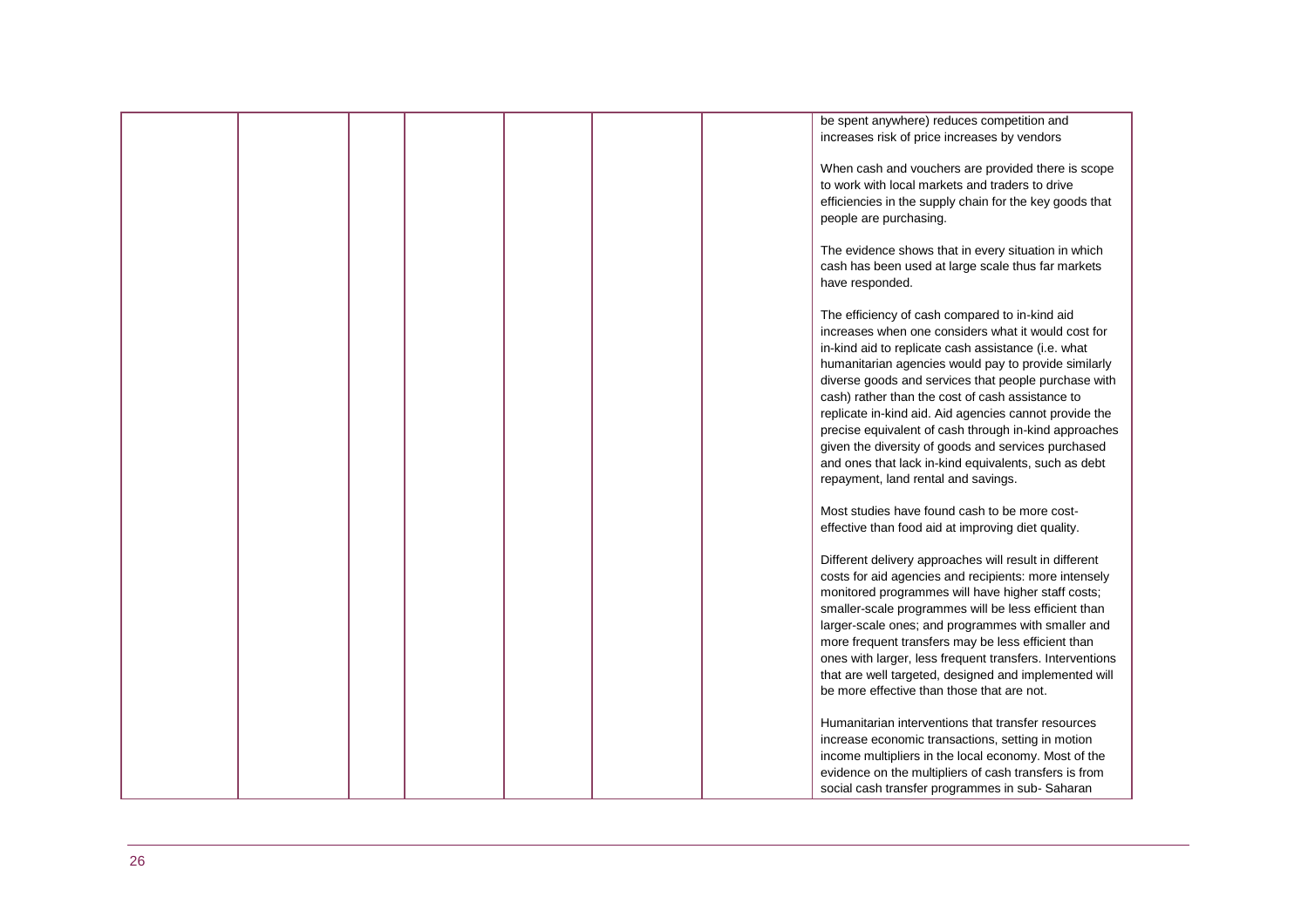|                                                                                                                                                                                                                                              |                                                                                                |      |               |                     |                      |                                                                                                                                       | Africa. The multipliers estimated range from 1.5 to 2.5,<br>meaning that an injection of cash of \$1 million would<br>generate additional income of \$1.5 million to \$2.5<br>million for the local economy.                                                                                                                                                                                                                                                                                                                                                                                                       |
|----------------------------------------------------------------------------------------------------------------------------------------------------------------------------------------------------------------------------------------------|------------------------------------------------------------------------------------------------|------|---------------|---------------------|----------------------|---------------------------------------------------------------------------------------------------------------------------------------|--------------------------------------------------------------------------------------------------------------------------------------------------------------------------------------------------------------------------------------------------------------------------------------------------------------------------------------------------------------------------------------------------------------------------------------------------------------------------------------------------------------------------------------------------------------------------------------------------------------------|
| Impact evaluation<br>of different cash-<br>based<br>intervention<br>modalities on<br>child and<br>maternal<br>nutritional status<br>in Sindh<br>Province,<br>Pakistan, at 6 mo<br>and at 1 y: A<br>cluster<br>randomised<br>controlled trial | https://journals.pl<br>os.org/plosmedic<br>ine/article?id=10<br>.1371/journal.pm<br>ed.1002305 | 2017 | Impact of CBI | Academic<br>article | <b>Plos Medicine</b> | Four-arm<br>parallel<br>longitudinal<br>cluster<br>randomised<br>controlled trial in<br>114 villages in<br>Dadu District,<br>Pakistan | All three interventions resulted in a reduction in odds<br>of being stunted and severely stunted and saw positive<br>effects on linear growth.<br>Households receiving the larger amount of cash<br>(Double Cash) saw a significant reduction in the odds<br>of their children being wasted at 6 mo.<br>The amount of cash given was important. The larger<br>cash transfer had the greatest effect on wasting, but<br>only at 6 mo. Impacts at both 6 mo and at 1 y were<br>seen for height-based growth variables regardless of<br>the intervention modality, indicating a trend toward<br>nutrition resilience. |